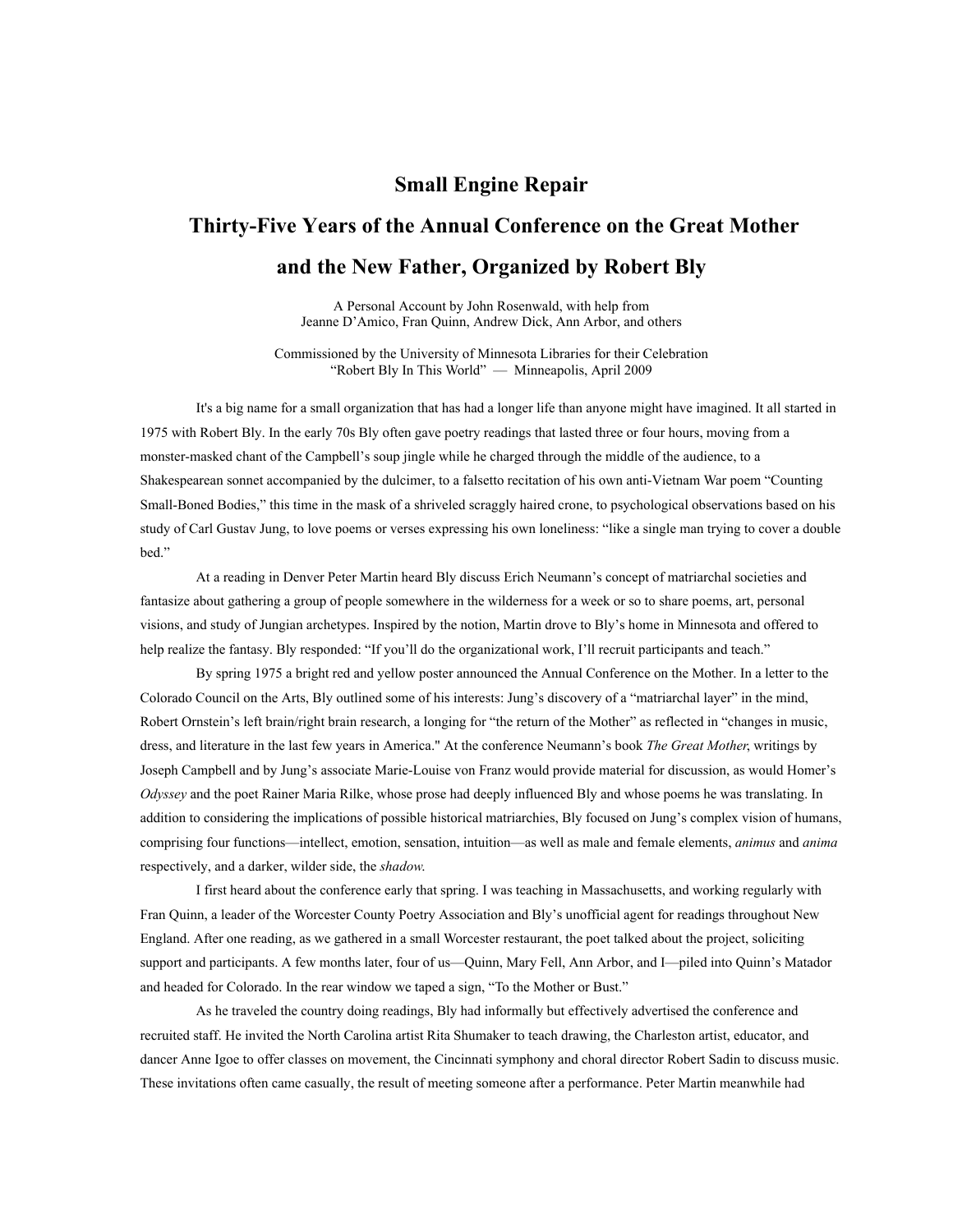located a site, a private camp in Conifer, Colorado, thirty miles southwest of Denver.

We gathered in early June. Accommodations remained simple: shared cabins, no heat, plain food. Shortly after we arrived, it snowed. We held sessions in the round central building, with Bly talking, others listening and offering their own opinions. All of us assumed we would be part of all sessions. It didn't matter whether in the outside world we were poets or painters or dancers or psychologists. We danced, drew, joined in the discussion of poetry. Bly, not a skilled dancer, not remarkably comfortable in his body, did warm-ups with the rest of us. "Squeeze your ani," Anne Igoe would chant. The tone was participatory.

I can't remember if we began already that first year one of the richest dimensions of many early conferences, completing a tale only partially told by Bly and then acted out by numerous small groups of participants at night, each group adding its own imaginative interpretation to the mix, transforming bodies into trees, oceans, witches, queens. Soon, however, this type of inclusionary skit formed one core of conference activity.

The mailing list developed after the first conference included fifty names. I remember the number of those who stayed the full ten days as about thirty-five. Each of us paid \$100, all expenses included. At the end of the week, according to a request for funds sent out by Peter Martin a month later, the conference "ran a deficit of \$800."

As in any small community tensions sometimes arose. One centered on the notion of the Mother. By 1975 the country had engaged a new wave of feminism in academic and non-academic circles. Neumann's exploration of possible woman-centered cultures paralleled this movement. Some participants asserted the conference emphasized historical matriarchies and male interpretation of Jungian archetypes more than the experience of the Great Mother herself or human manifestations of womanhood. Although the reading list prepared by those who attended included numerous works by women, Bly clearly remained the central figure, the organizer; Peter Martin served as administrator; Neumann, Ornstein, Bachofen, or perhaps more subtly Joseph Campbell functioned as prime theoretician.

 Gender politics, however, did not dominate the ten days spent together. Somewhere in the middle of the week, responding to heightening tensions within the group, we gathered on a hillside, where each participant volunteered his or her impressions of and concerns about the conference: Food. The snow. Lack of privacy. Near the end of the session, one participant stood up and attacked the group as a whole. Not for its lack of artistic or intellectual commitment, not for the style of its poetry, but because, he said, you are "the cheapest motherfuckers I've ever seen. Your cameras are trash, your sleeping bags are old, you're not carrying any cash. My buddy and I came here to rip you off. You ain't got shit. We paid our way in and we're gonna lose money. We're outta here." And with that, the two of them mounted their motorcycle and disappeared.

Despite our apparent poverty, something amazing happened within these ten days: We became a community. Even the snow contributed to the sense of isolation and commitment and intensity and freshness. A few of us transformed a small cabin into a zendo, a space for meditation. We moved our bodies in new ways, saw the world slightly differently. One afternoon an artist who called himself Peter Papoofnik held a seminar on negative space. Stretching rope between trees, outlining the mountains in front of us, using whatever was at hand to fill in the spaces, teaching us to see perspective, foreground, middle ground, background, he slowly created his virtual canvas. Only when he had finished did we realize he had used mostly his own clothes as props, and that now he was standing naked in front of us, transformed into a portion of his own work of art. It was, after all, the seventies.

The intensity had other effects as well. During one breakfast two participants, strangers to each other the week before, burst into the dining room to announce they were leaving immediately to get married in Indiana. "Don't do it," shouted Bly. But Ivana Spalatin, a Serbo-Croatian lover of love, leapt up to spritz them with the rose perfume she carried in her bosom, urging the rest of us, "We take up a collection for their flight, no?" For the two lovers had made up their minds.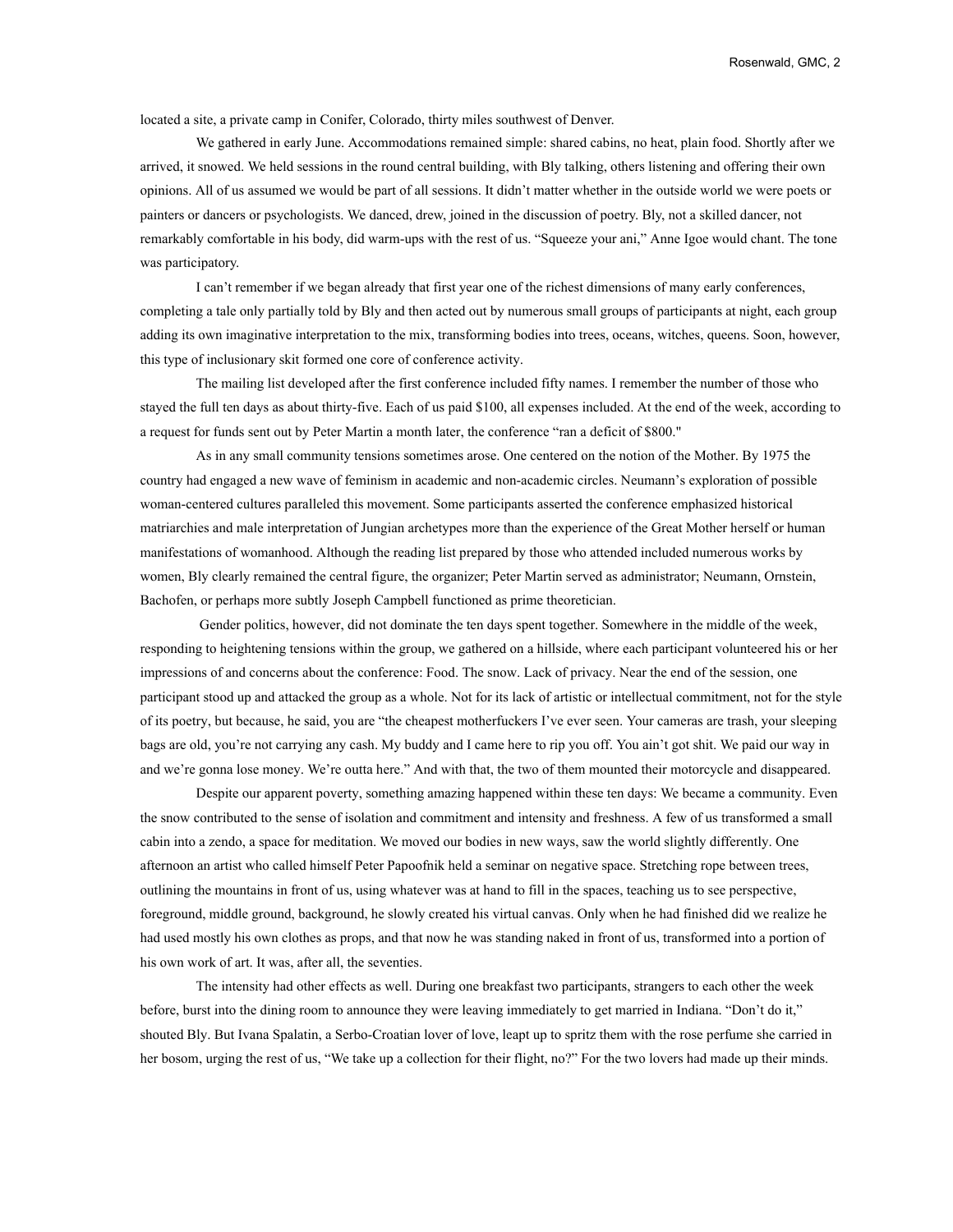Even as they informed us of their decision, however, it became clear they had not yet discovered all they might need to know about each other. "But I don't fly," said the male. "Fine, we'll drive," his fiancée responded. "Now, let's eat before we go. You do eat meat, don't you?" Later, long after they had left, we learned there had been some problems. It wasn't so much that he was still married to another woman. A bigger problem was the woman, not his wife, with whom he was living in Montana, and who was expecting his child.

In a letter written to Ann Arbor and me some years later, Bly looked back at this first conference: "When we started years ago, it was as if everyone with a motorcycle or a ponytail was your family. How quickly that changed." Moments of humor and pathos aside, the conference had, for many of us, accomplished a great deal. We had explored interdisciplinary dimensions of our lives and of our arts. We had engaged in intense, substantial conservations about gender, Jungian psychology, Rilke, our relationships to others and to ourselves. We had made new acquaintances and even friends. Despite tensions we had functioned relatively well as a community. As the conference concluded we talked about repeating the experience. A number of us, including Fran Quinn, Ann Arbor, and myself, offered to help if Peter Martin needed assistance the following year.

I remember clearly driving to that first conference. I remember arriving and remember being there. I don't recall leaving. Maybe I never did.

Over the next eleven months those of us who had participated in this first gathering spread the word about its successor. We had agreed it would be valuable not to return to the same site but to move the conference around the country. Peter Martin located Camp Widjiwagen near the Canadian border. By now the poster read Annual Conference on the Great Mother, organized by Robert Bly and Peter Martin. The mailing list for 1976 includes more than eighty names. Logistics were terrible; the nearest airport was Duluth, much too far away for commercial needs or for convenient pickup of participants and teachers. But the site, located near a sparkling Minnesota lake, was spectacular, feeding our Jungian desire for sensate as well as emotional or intellectual stimulation and satisfaction. By the shore sat a sauna. We used it so much that the camp's entire summer supply of sauna firewood disappeared within ten days. Robert Smyth, who would later serve the conference in many ways, as bookstore manager and recording master/sound system supervisor, spent much of his time at his first conference stoking the sauna stove.

Many of the same teachers and participants returned: Bly of course, and Shumaker, Igoe, and others. The Minnesota poet Bill Holm showed up and taught us music, making his huge Icelandic hands dance across the keys of his tiny clavichord. Coleman Barks came for the first time; Bly introduced him to translations of Jelaluddin Rumi, asking the poet from Georgia to "release…them from their cages," thereby transforming not only Barks' life but also the landscape of American poetry for the next quarter century. The Jungian mythologist Nor Hall gave talks, perhaps too academic for this environment and audience. Daniela Gioseffi demonstrated the art of bellydancing. And Etheridge Knight joined us as well. Knight's impact was huge. I recall no persons of color at the first conference. Knight changed that. His booming voice as he read "Ilu, the Talking Drum"; his streetsmarts as he did the dozens on "I Sing of Shine"; his life as a Korean War vet, junkie, ex-con; his physicality, his presence as a street singer, his commitment to the oral tradition, all made his weight felt. Even in comical ways. Not all participants were Finn-friendly, not all experienced sauna users. When Anne Igoe, the dancer, who had grown up in rural South Carolina but married into Charleston money, ventured down to the sauna for the first time she wore a discreet swim suit; ladies did not sit naked in public, even in a sauna, even in the dark. Knight also was not conversant with saunas, but he had no such compunctions. As this large midwestern black man sat down next to this slim southern white woman, the magic of bodily response was inevitable. Sensate, indeed. Soon Knight, following the lead of others and sensitive to the immediate circumstances, lunged out of the small steamy space and plunged into the freezing lake, shouting, "I'm goin' to the water. I'm goin' to the water."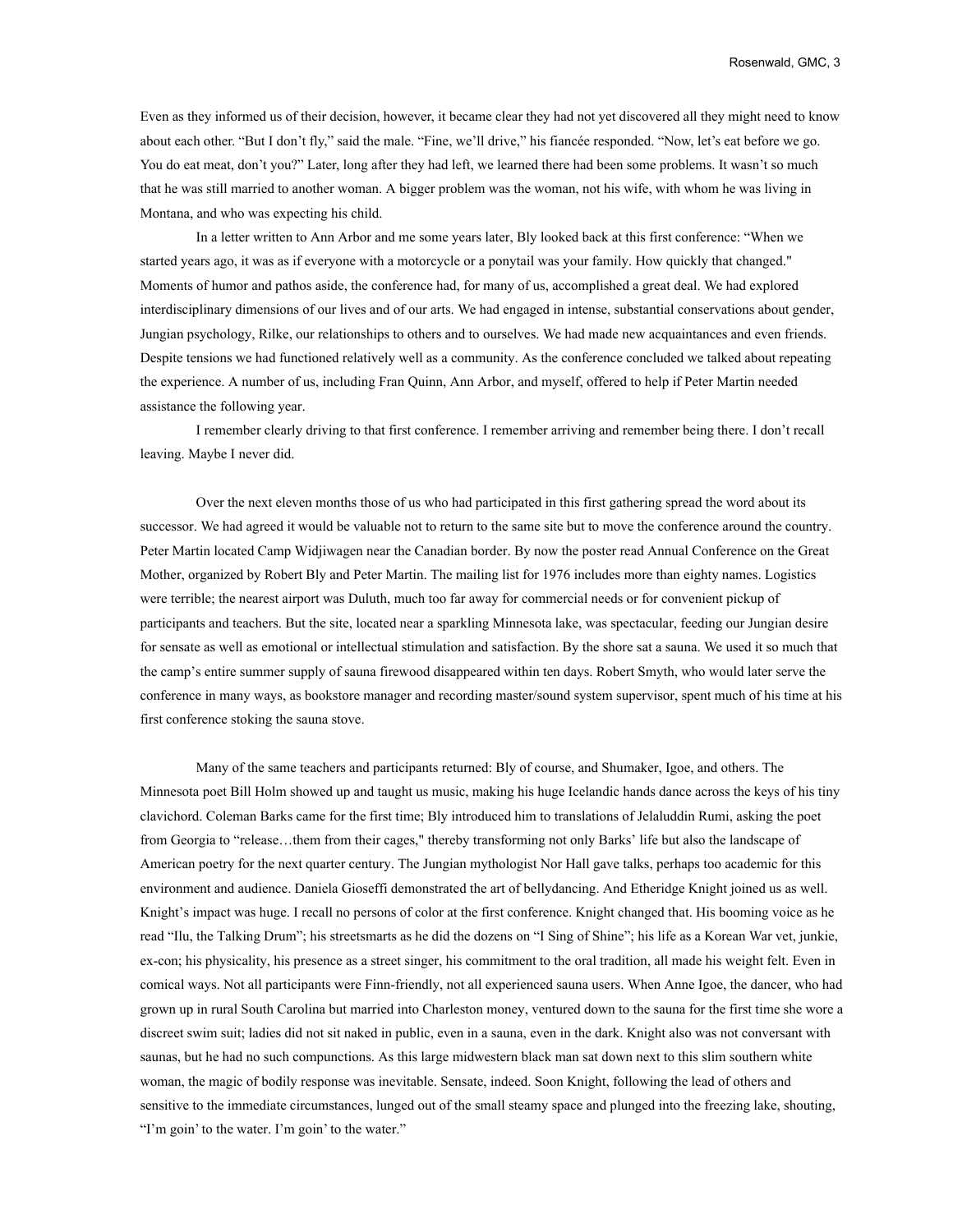The physical world manifested itself in other ways as well. Isa Drennin discussed the Sufi tradition, but even better, in the evening, Andy Dick instructed us in Sufi-dancing, spinning us around, our eyes linked with those of another person, until a balance of Jungian sensate, intellectual, emotional, and even intuitive functions appeared not only possible but also immediate and actual.

Lest it seem that all conference experiences relate to archetypal psychology, let me add that during the ten days of this second conference Ann Arbor and I learned the best method we know for moving a canoe, the Widji Flip, which we have practiced now for more than thirty years at our own small cabin on Garland Pond, Maine.

One characteristic that has helped the conference survive probably emerged during the first session but certainly contributed to the second: a pleasure in self-deprecation, the ability to laugh at ourselves. At one of these early gatherings the Massachusetts poet Tomas O'Leary recreated Bly's poem, "Tongues Whirling," which starts, "You open your mouth, I put my tongue in / and this wild universe thing begins." O'Leary, swinging his long arms, bowing and bending across the floor in a limber-limbed version of Bly's tentative dance steps, began: "I stick my nose into your eye and this weird thing happens." The group loved it. More significantly, Bly loved it. Though the implicit critique of Bly's deep imagism and quasi-romantic language was real, the effect remained not negative but appreciative. As Oscar Wilde observed, to parody effectively one has to love the subject. This self-deprecation would serve the conference well in years to come, often in the form of "The Players," a cluster of participants who satirize the week's events at an evening performance no one would wish to miss.

O'Leary in a long "evaluative report on The Second Annual Conference" identified the fundamental "task of the conference" as a need "to generate a dialogue which would stress the common evolution of members of both sexes, and at the same time cast some light on the societal perversions that have divided men and women and caused them to distort their basic sexuality." But, he would assert, "there is no real war between the sexes; it exists only as a figment of the contemporary imagination. The struggle against all manner of oppression—sexist, racist, generally political—is *very* real." He praised the presence of the many teachers, but also emphasized that "all of us (including Bly…) participated both as teachers *and* students." O'Leary would identify "our basic energy" as "sexual" and commented explicitly on the contrast and perhaps conflicts experienced within both the group and individuals as a result of dealing with an imbalance of Jungian and other forces:

So off we went around the floor of the lodge of Camp Widjiwagen (owned and operated by St. Paul's Y.M.C.A.), sophisticated pagans throwing our bodies into a frenzy of fertility, invoking the blessings of the Great Mother to ourselves and to the fruit of our wombs, and all this under the warm and WASPish visage of a framed, unblinking Jesus Christ, whose mild gaze travelled the length of the lodge apparently fixed in contemplation of what hung there on the opposite wall: the hairy hide of a big black bear.

I have to address those two figures briefly, since they struck me as such outspoken symbolic polarizations for the energy of the conference. The portrait of Christ…represents the western world's collective projection of enlightenment (or heavenly beauty) in a human being. On the other wall, the remains of that poor old subhuman creature, the bear, hung like a reminder of the beast that inhabits the primal darkness of the human mind, and which our more aggressive warriors symbolically stalk and kill when they indulge in the joys of the hunt.... As we danced—jabbered, sang, socialized, improvised, ate, drank—in the great lodge (between those ever-present figures of Christ and the bear) we were nurturing some trust towards the darkness in our minds.

Not all dimensions of the second conference went smoothly. Another concern surfaced when this "darkness," the shadow side of Jungian thought, appeared in a late evening dance that some felt threatened to become, using Bly's later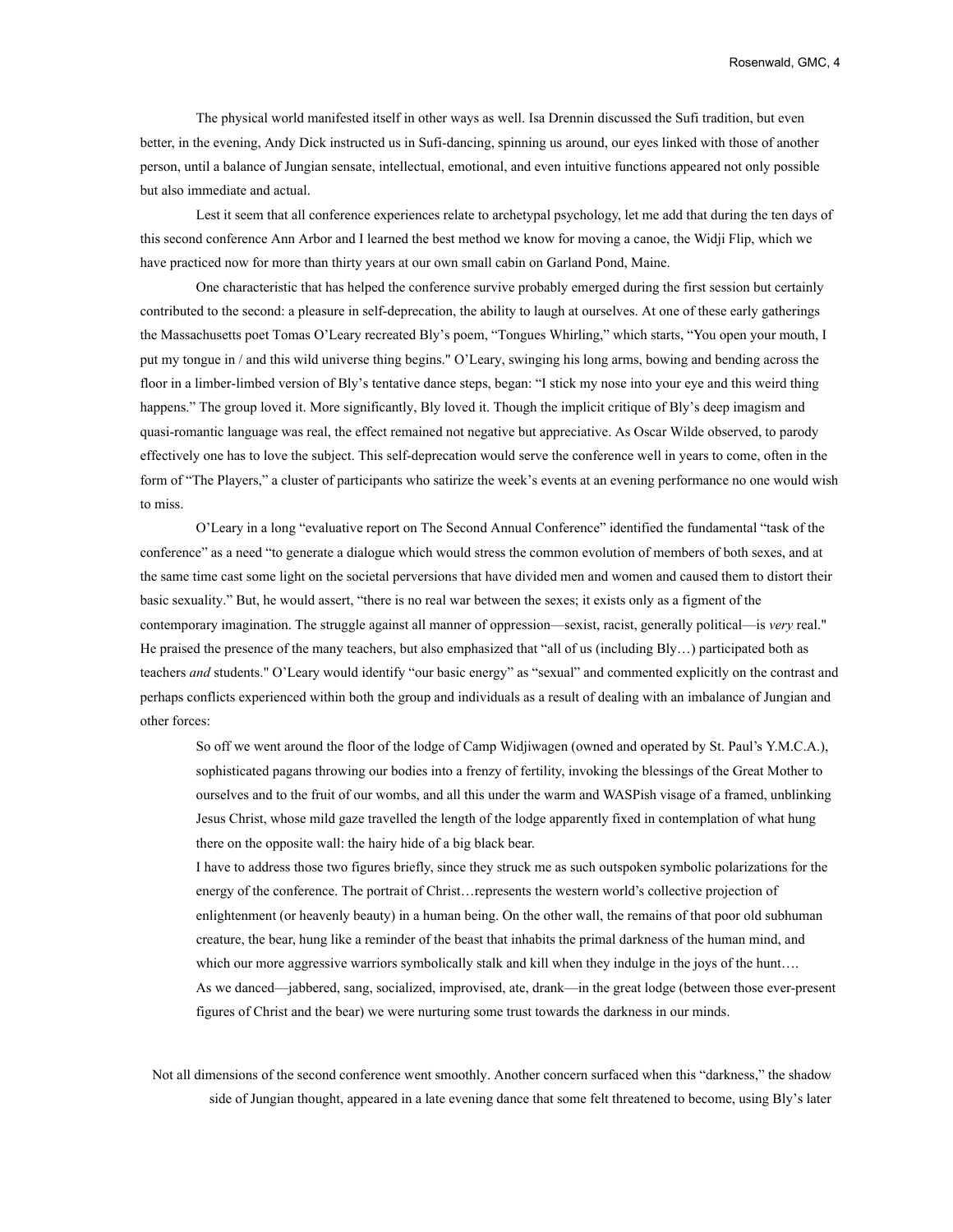terminology, more filled with destructive savagery than creative wildness. The logistical difficulties of feeding, housing, and scheduling a large group of artists without a firm organizational structure had also become apparent. Dissatisfaction over food, and eventually over finances, surfaced during the conference as well, leading to a confrontation between Peter Martin and others, and to an eventual decision to place some participant control over Martin's use of funds. By the next spring he had argued that though volunteer efforts greatly assisted his work, the conference should hire him, and him alone, to run it. Despite these difficulties, however, as the second session ended, it was clear we would try to do it again.

For some of us a week in summer did not satisfy our needs. Following the 1976 conference, pleased with the combination of Jungian thought and actual performance of the arts—dance, music, mask-making, drama—three of us, Andy Dick, Ann Arbor, and I, asked Bly if he would be willing to join a small cluster of conference participants for a weekend and explore with the general public the ideas and practices we had been investigating in relative isolation. For three of the next four years the Great Mother Travelling Troupe barnstormed the Midwest. In the spring of 1977 we did a single workshop and performance in Madison, Wisconsin. More than twenty of us gathered, borrowed costumes from the Beloit College theater collection, rehearsed briefly, and then, the next day, performed what might best be described as Jungian vaudeville on the stage of La Creperie restaurant. In 1978 we grew more ambitious. Using a Celtic tale as a base, Bly wrote a playlet, "The Thornbush Cockgiant," which we performed in three locations with Andy Dick as a young boy searching for his magic piston rings, Bly as the Giant, with Julia Hainline, Anne Igoe, and numerous others in supporting roles. Improvisational Jung delighted some of our audiences but profoundly distressed others, who wanted polish rather than exploration. In 1980 many of the same group, now joined by the poet Connie Martin ran at Beloit College, a three-day workshop on oral performance of poetry, funded by the National Endowment for the Arts. As they relate to the Mother Conference as a whole, the significance of these experiments lay 1) in the desire to make available to a larger community the joys and insights we were discovering in our isolated summer experiences, 2) the willingness of Robert Bly to expose himself to the rigors and probable failures of improvisational theater, 3) the desire of some conference participants (especially the mask-maker Pat Apatovsky) to explore transforming members of the community into something like a permanent theater company, and 4) the power of these annual gatherings over the lives of many of us.

In 1977 the conference convened in Maine for the first time. Fran Quinn had contacted Davis van Winkle of the Luther Gulick camps on the shore of Sebago Lake, initiating the relationship to Maine that remains strong to this day. During these thirty-five years, Maine has hosted more than a dozen conferences, first at Luther Gulick, later at Camp Kieve on Lake Damariscotta. In the late 1990s Robert Bly and others even contemplated purchasing land and buildings in Maine as a permanent Great Mother Conference location.

For 1977, perhaps partially in response to increasing sensitivity about gender issues, the conference poster expanded its scope, announcing The Third Annual Conference on the Great Mother and the New Father, organized by Robert Bly, Peter Martin, and Elsa Wycisk. True, Elsa Wycisk played some role, and Peter Martin retained his position as primary administrator, but others, notably Fran Quinn, had begun to do the bulk of the work.

By now food had assumed a larger role in conference planning. In Colorado we ate simply and well, but did not pay much attention to the needs of vegetarians. At the first Minnesota session conflicts between Peter Martin and the hired kitchen staff threatened the future of the conference, and near the end, an altercation led to a rapid change in staffing. By the time we gathered in Maine, Jamie Stunkard had emerged as camp cook; he would exert a powerful influence on the group during the next few years through the quiet force of his personality. In Ann Arbor's journal stands a tribute to Stunkard, a transcription of the Sanskrit ritual/blessing we often chanted before meals: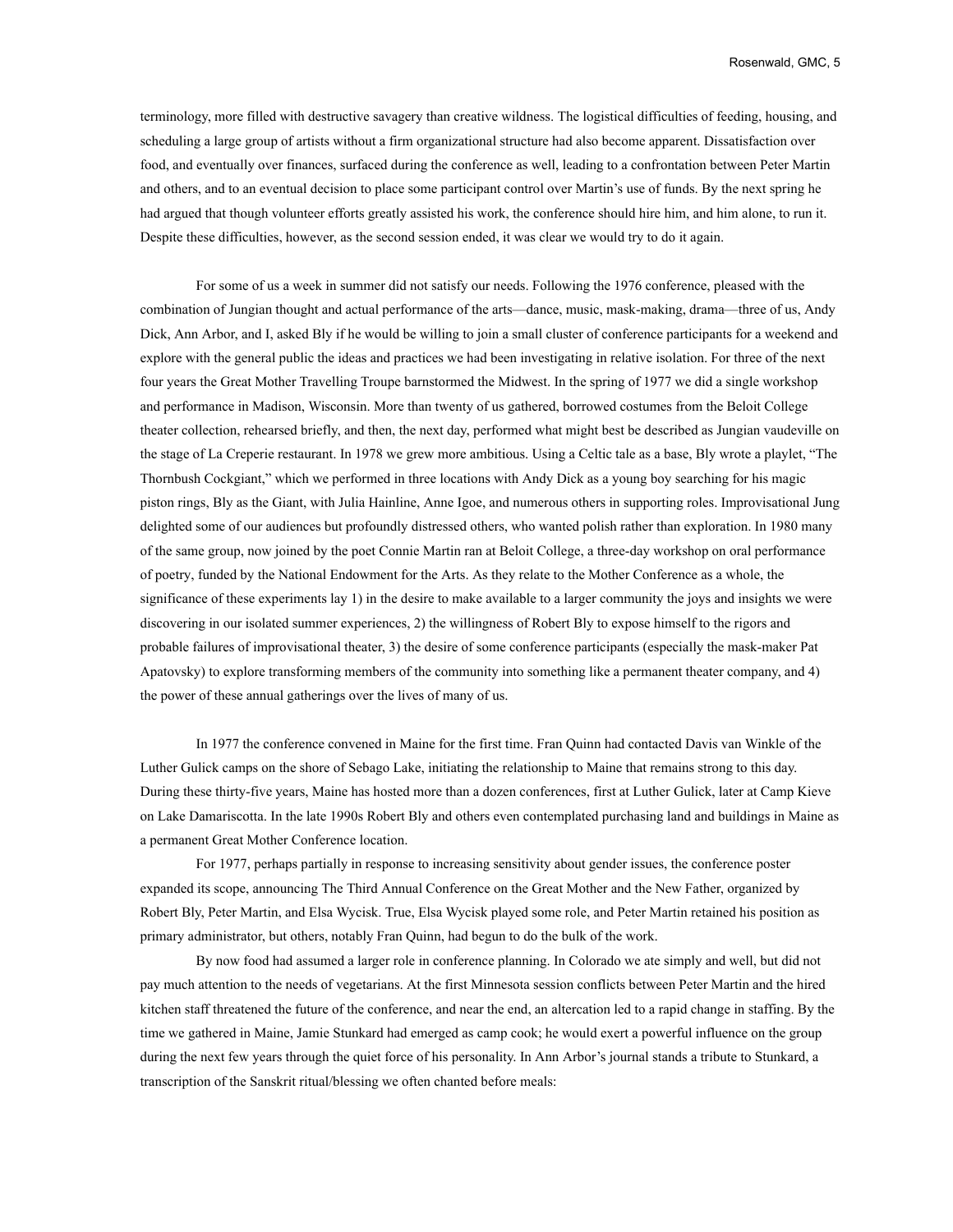Brahmarpanam. Brahmarhavih. Brahmagnan. Brahmana hutam. Brahmainatena gantavayam. Brahmakarma samadhina. Om Vishnatma priyatam. Om tat sat brahmar panam asta. Om Shantih Shantih Shantih Om.

As we concluded the third conference, praising teachers, leaders, and organizers, our applause rang loudest for the cook. Furthermore, with Jamie had arrived his cousin Marcus Wise, who, when not working in the kitchen, practiced drumming on the Indian drums we soon learned to call *tabla*. In addition, Wise had introduced David Whetstone, a young musician/composer who at the time was auditioning for symphony positions as a French horn player, but also developing his skills on the *sitar*. Robert Bly had already shown his willingness to explore the combination of poetry and music in experiments with the dulcimer. Now he recognized the possibility of collaboration with Wise and Whetstone, combining their music with some of his new translations of the medieval poets Rumi, Kabir, and Mirabai. The Boston-area journalist Shepherd Bliss, who was writing essays about the conference, observed that Bly was "quite excited by the opportunity to read the Hindu poems accompanied by such Indian sounds. He commented that it allows his ego to withdraw, as the music filled the empty spaces between the lines." Thus began an interaction which has provided a central element both of conference life and of external concerts ever since.

The 1977 Maine conference also represented the first time our public presence turned controversial. Outside of Denver, with a relatively small cluster of participants, and in Minnesota near the Canadian border with mostly moose to observe our actions, we attracted little attention. But within the first three years we had also learned something about group dynamics: If we didn't take a break during the ten days, then the pressure-cooker effect might lead to an explosion, such as had threatened to occur on the hill during the first gathering. Near the end of the first Maine conference we therefore took time off. Not surprisingly, for many participants the ocean provided the greatest attraction. And there we sat, just twenty minutes from the Atlantic.

We piled into seven cars, with Maine residents Arbor and Rosenwald holding the maps, and started searching for a beach with public access. In early June, however, the state parks and lighthouses had not yet opened for the season. We drove to Cape Elizabeth, to Portland Head. At each spot Ivana Spalatin, that lover of love, Serbo-Croatian art historian and discoverer of naïve artists, would jump from our car in her striped tights, flowing scarves, and thick mascara to ask an apparently appropriate policeman or park employee how we might gain access to a beach. Finally we found one open at Two Lights, parked our caravan of cars, and proceeded to dance, build sand castles, drape ourselves with seaweed, chant, and perhaps, a few of us, even dash into the icy water. By this time Ann and I were running the financial part of the conference, sleeping at night with all the registration money, maybe \$6,000, tucked into the bottom of our purple sleeping bags. Since the group moved each year from place to place, we had no formal bank account anywhere. Fortunately Ann's mother worked as a bank teller and had agreed to clear checks for us at the end of the week. When we dropped off our deposit we learned police had distributed a message to all financial institutions in the state, warning against taking bad checks, as a band of gypsies had been seen traveling outside of Portland.

Gypsies or not, by now the conference was no longer solely in the hands of Peter Martin. Fran Quinn did the set up work and some of the correspondence. Jamie Stunkard had control of the kitchen. Jeanne D'Amico, another of the Worcester set, had begun helping with various business matters. Ann Arbor and I, living in Maine, handled much of what might be called local arrangements. Martin's recommendation for a centralized administrative structure had not proved acceptable. Collectively we handled such organizational matters as best we could without worrying too much about hierarchies or formal procedures. By current standards our fiscal responsibilities remained astonishingly small. Total budget for all expenses lay under \$20,000. At the Luther Gulick site we paid \$5 per person per day for housing, \$2.50 per day for food. We rented camps during the first week in June, before schools let out, during the period owners performed annual maintenance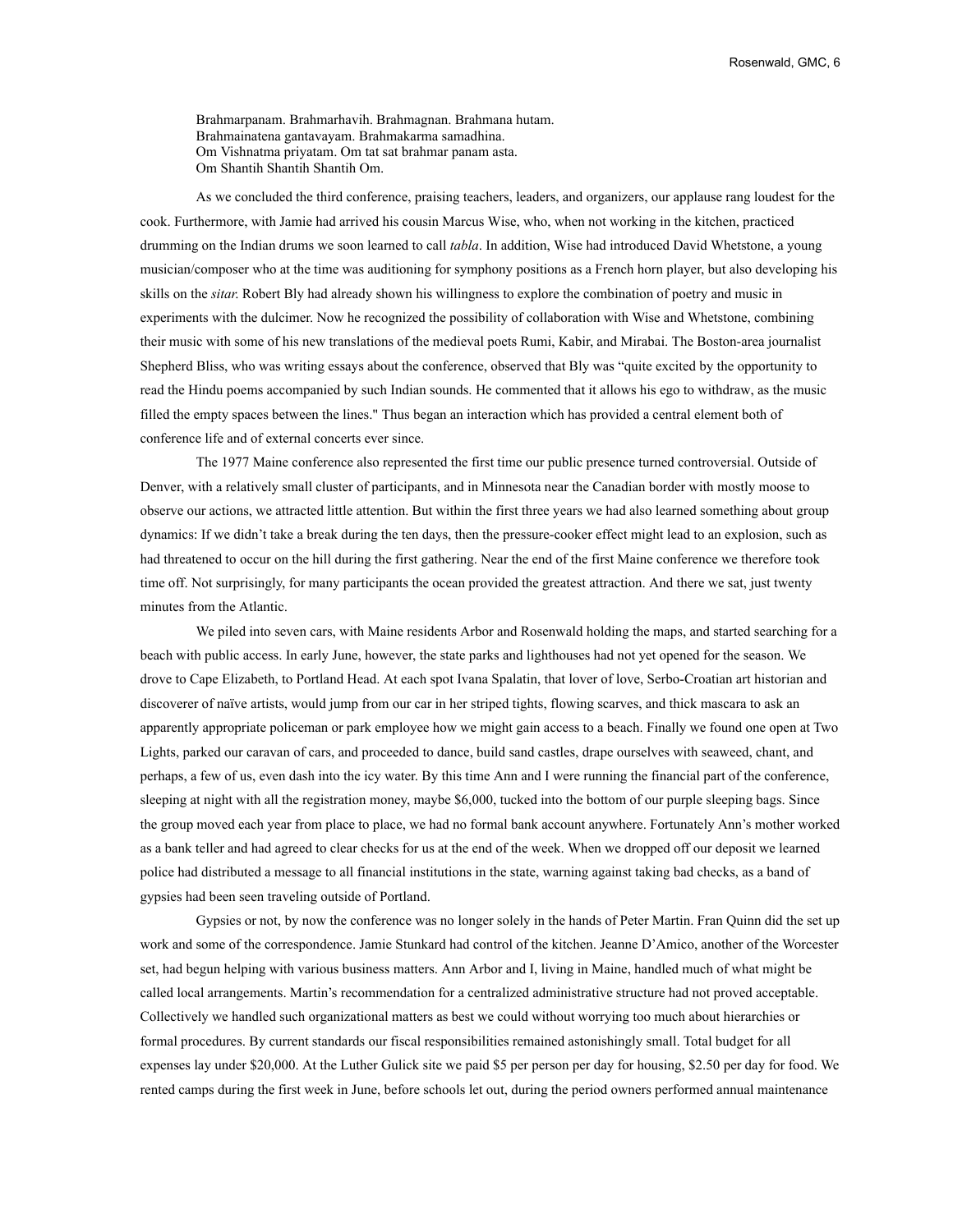and trained their staffs. Facilities, however, remained primitive: outhouses, minimal showers, cabins without heat or electricity. Maine residents describe their climate as "nine months of winter and three months of poor sledding." Early June qualifies, but barely, as poor sledding. During that first conference in Maine it rained non-stop; we huddled around the small fireplaces in a few cabins. Only on the last day did the skies clear; we immediately organized a sun worship ritual on the red clay dance area outside the meeting hall.

In the drafts of his articles Shepherd Bliss evaluated what he had experienced at his first Bly conference. He praised the event as a whole, commenting on some elements that had been transformative for him personally, such as Stunkard's vegetarian and locally based menu. He responded strongly and positively to Bly, to Rita Shumaker, whose "quiet voice would enter the large lodge with a clarity of understanding and practice of Jung," to Howard Norman for taking to heart and recreating traditional Cree stories. Bliss also presented Bly's list of what next needed to be done: greater emphasis on women, more physical work, less passive acceptance of presented material, and less presence of technology. Perhaps Bliss' two most trenchant observations had to do first with Etheridge Knight's insistence on the political realm and his critique of the predominantly interior searching, and second with the masculinization of The Mother, for Bliss observed a positive response to what he considered "rapid and aggressive" male behavior. As illustrative of one dimension of the gender tensions, Bliss quoted a brief conversation between Jamie Stunkard and Asta Bowen:

Asta: The Mother Conference is actually a father thing. The mother appears only when we return home. Such conferences are a father form. Jamie: But isn't there a mother within the father, which comes out at the conference? Asta: Well, yes. This conference was not cold and sterile, as are so many others. Jamie: The conference was an implantation, which grows when fertilized upon returning home. Asta: But that is still a father thing. The nurturing comes later.

Others shared Bliss's concern about the role of women at the conference. Mary Fell, who had expressed her frustration at the lack of female-centered knowledge following the first gathering, attended the third, but expressed her dissatisfaction in a letter explicitly criticizing the language proposed for the fourth conference poster. She attacked not only the failure to address directly feminism and male growth but also the conference's implicit apolitical focus on "private consciousness."

In 1978 the group met again in Minnesota, with Rita Shumaker joining Robert Bly as the announced organizers, and Peter Martin now listed as "Conference Secretary," for his vision of how to run our annual session clearly had become increasingly at odds with the reality of workload, finances, and personal responsibility. By the end of this second Widjiwagen gathering he had fundamentally removed himself from the organizational structure.

The following year we moved for the first time to the west coast to a camp located by David Seal and Connie Martin on Tanglewood Island in Puget Sound. Then in 1980 we returned to Luther Gulick. During these first six years patterns emerged that have characterized the conference ever since. Finances remained delicate. In my recollection and according to my sketchy records, during those years the conference experienced regular shortfalls; Robert Bly made up the deficit at times either by working without pay or by actually contributing cash at the end of sessions.

In a desire to make the experience available to more participants we had insisted on moving the conference around the country, though the return to Minnesota and Maine laid the foundation for greater geographic stability ahead. Tensions emerging at nearly every early session led to what became the "fifth day ritual," time out for expressing concerns about all elements of community life, facilitated after the third year by passing a kitchen pot, until all who wished to had voiced their complaints. From the beginning, scheduling remained chaotic, intense, and uncertain. To deal with individual needs in a large community we created small groups, sometimes assigned, more often random or self-selected. In these clusters newcomers could express their mystification at various rituals; old-timers could try to explain the history of the conference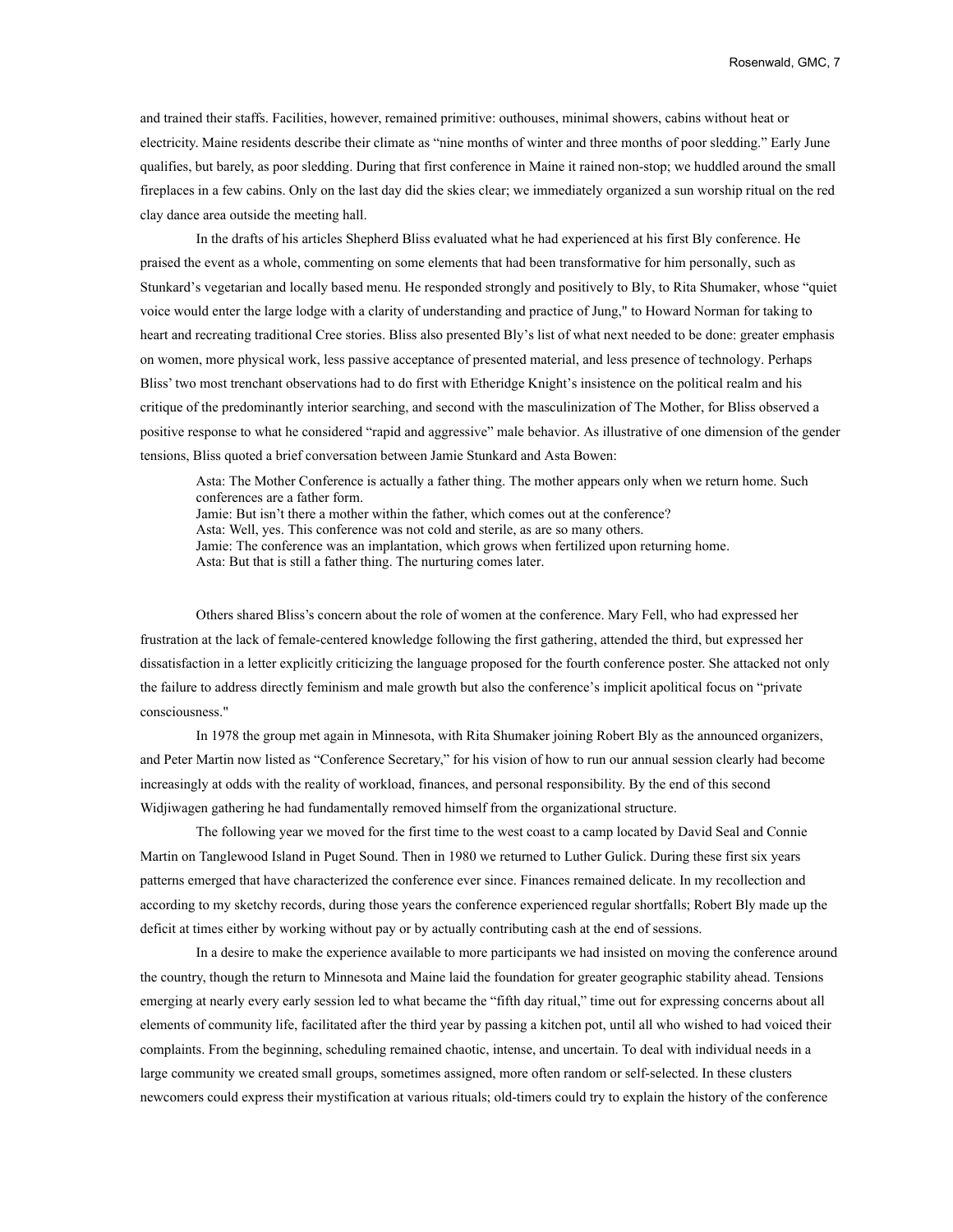and the impact of that history on its procedures. Sometimes these groups formed the basis for fairy tale completion or for the assignment of camp chores.

As exemplified by Jamie Stunkard's attempt to provide through a sense of responsibility and his vegetarian menu the most integrated approach to food the conference had yet known, a philosophical and pragmatic commitment to work and self-support underlay many of the early years. Many participants lived as stereotypical starving artists/poets and money was tight; we needed to do everything as frugally as possible. Many of us also rejected emphatically the notion of conference participants as somehow separate from conference staff. Bly himself, as Bliss had seen, wanted the group to do more physical labor. In those years all attending had work duty: garbage removal, meal set up, outhouse cleaning, dishwashing, scheduling. During the second session at Luther Gulick in 1980 we made a deeper commitment. In exchange for the pleasure of sharing their camp for ten days, we offered the van Winkle family a workday to complete a major project of their choosing. What we negotiated was building/repairing a stone wall, highly labor-intensive and therefore a low priority for the camp owners, but a relatively easy task for 100+ able-bodied participants.

Concern about the role of women both as subject and as leaders of the conference led to what I'd describe as a search by Robert Bly for a woman who would match or parallel his own intelligence, charisma, flexibility, imagination, and curiosity. Although powerful women played a major part of the group from the beginning, both as teachers and as participants, none quite matched Robert's areas of strength. Rita Shumaker and Anne Igoe, brilliant teachers and strong personalities, did not possess the outspoken verbal power to share his stage. Gioia Timpanelli, a superb storyteller, showed little interest in assuming responsibility for conference organizational or administrative matters. Alice Howell, crone and wise astrologer, in a sense interviewed for the position for two or three years. For the third conference Bly invited Daniela Gioseffi, the writer and bellydancer, to teach, but the level of her work struck many as inadequate for our purposes. Over the years perhaps the only woman who paralleled Bly was Marion Woodman, fully his equal as scholar, storyteller, intellectual, and Jungian, *and* his match as well in approach and demeanor. Their telling the Maiden King story at the twenty-fifth conference in 1999 on Orcas Island remains for me a high point of the conference.

Even before Marion Woodman, however, and perhaps the first time a woman poet both challenged and met Bly as an equal occurred on Tanglewood in 1979, when Connie Martin introduced to the group her long poem "Woodwork." Strong enough to work as a carpenter, imaginative enough to inspire her fellow participants, disciplined enough to assume organizational responsibilities, Martin became a central figure at the Great Mother Conference; by 1980 she shared credit with Bly on the conference poster. A reading of her sailing poem, "The Shelter of the Roar," displayed her particular magic, but for me the most evocative evidence of her contribution came in 1979 on Tanglewood, not far from where she lived on San Juan Island in the Juan de Fuca Strait at the northern boundary of Puget Sound. The conference site that year included a lodge overlooking a large open field that sloped down to the ocean. Not surprisingly for a group interested in Jung, some of our explorations during early conferences dealt with dreamwork. On Tanglewood, Connie Martin enlisted a large group of women to enact one of her dreams, sending some to gallop across the large field while others formed a visual boundary, a "house of women" she named it, for the ocean cliff behind them. It presented an unforgettable moment akin for me to rituals created by Peter Schumann and his Bread and Puppet Theater. The drama itself suggested power, but also the sense that at this instant the conference belonged to and had clearly focused on the world of women.

A general concern with religion and spirituality represents another characteristic of the group during these early years. Following the first Maine gathering in 1977 Shepherd Bliss interviewed many participants for the articles he was writing. I remember being surprised when he asked if religion formed the conference core. For me religion did not hold the center; instead the arts and psychology did, with cross-disciplinary experience essential to all the explorations we undertook. With his question, however, Bliss compelled me, as an atheist, to see the conference through eyes radically different than my own.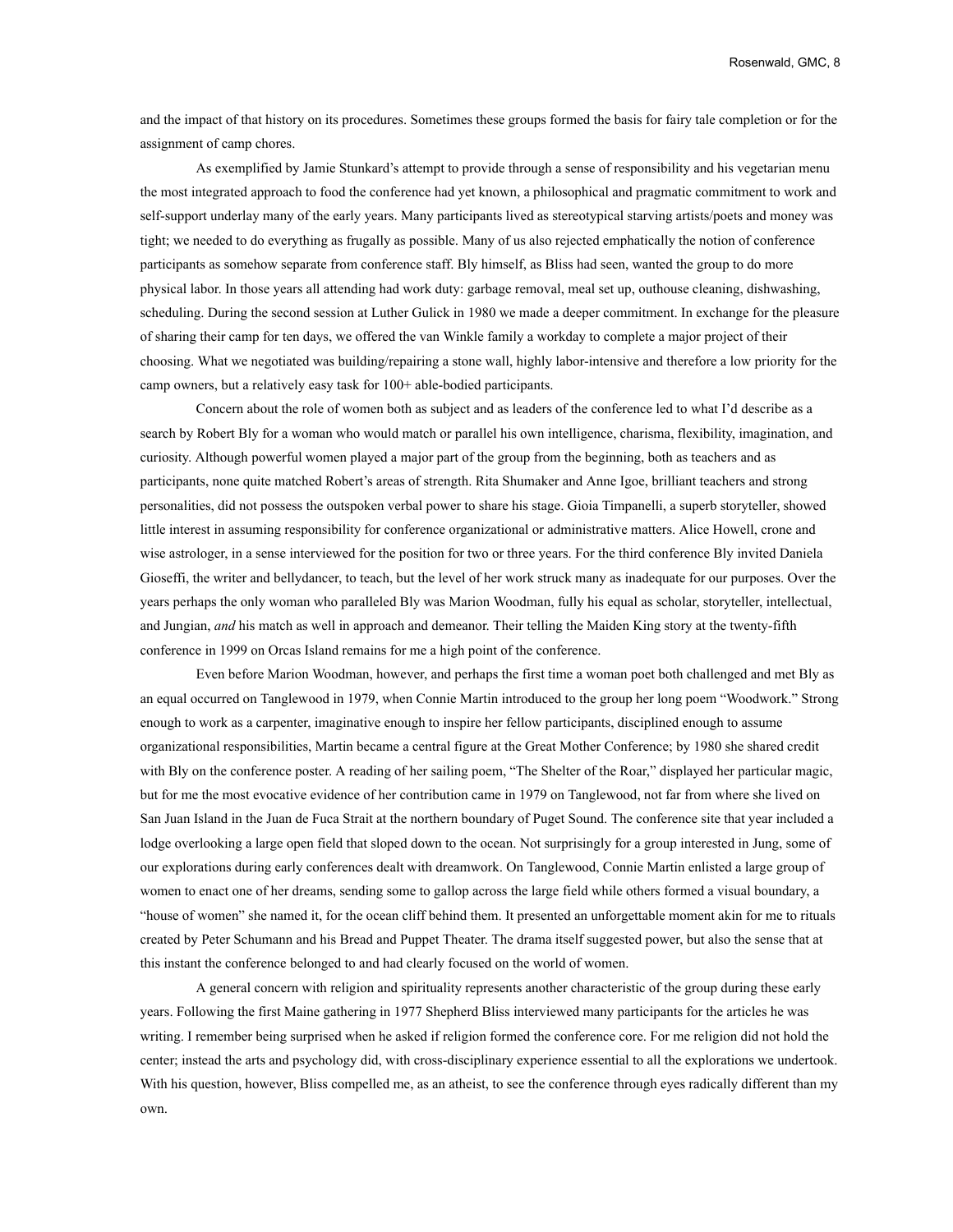Rosenwald, GMC, 9

So did Joseph Campbell.

Campbell had served as a focal point for the conference since its inception. Had Robert Bly had his way I suspect the teaching staff would from the beginning have included Campbell and Marie-Louise von Franz. Age, at least in the case of von Franz, made their participation implausible, as did financial considerations. In 1980, however, Campbell agreed to teach a single day at the Luther Gulick site in Maine. By luck I had the task of driving Bly to the airport to pick up the noted mythologist. As we drove back to camp, Campbell outlined his schedule: First talk from 4:00 till 5:15, second 5:15 till 6. Did we eat supper? Third, on the Grail, immediately after supper. Fourth, at 8. By the time he had reached the middle of the night, for his discussion of Tarot symbolism, even Bly, famous for his long readings and seemingly indefatigable energy, seemed tired. "I'll need a morning nap from 3 till 4:30," Campbell added, "but then we should be ready for some work on meditation practices." When either Bly or I suggested this program might demand too much of his audience, Campbell offered a simple response: "You asked me to come for a day. Last I looked, a day contains twenty-four hours. I believe in giving value for my fee."

Some of us made it to most of his lectures. All of us, perhaps even including Joseph Campbell, felt exhausted. Of the many extraordinary talks I've heard over these thirty-five years, the ones I wish most I had recorded remain those by this brilliant scholar/writer. His subject, though always particular, became, though never explicitly, religious as well. I learned this the hard way. As I drove Bly and Campbell back to the airport after his twenty-four-hour marathon, I ventured to question him from my stance as atheist. Glancing in the rearview mirror, I commented over my shoulder, "It seems you believe in God." From the backseat came the thunderous reply, "What do you think I've been talking about the past twentyfour hours!"

## Then silence.

The religious dimension of the conference remained usually subtle, always eclectic, rarely arcane. Bly had been studying with a Tibetan teacher, and by the third conference sat meditation at 6:30 each morning, inviting those interested to join him. Although he chanted in Sanskrit he also soon attempted to make the language appropriate to our own world. Seeking to capture the sounds of the original, he transformed the traditional "Om Mani Padme Hum" into "Black Dog Take Me Home." During these meditation sessions Bly shared what he had learned from his studies of Buddhism; especially instructive for me remains the Hindu notion of Vajra energy, the knife that cuts through bureaucracies, unnecessary indecision, and other nonsense.

The presence of Joseph Campbell illustrates another element that at times has dominated conference discussions and planning. Campbell was obviously an outsider, brought in for one day, neither then nor ever to become a member of the community. Bly understandably wished to include as leaders people he admired, who stimulated him, who could enlighten him as well as us. At the same time, the emerging tradition of participant performances, the skill level of teachers who had been part of the group from the beginning, and the general democratic impulse of most teachers and participants meant that many wished to reserve time for presentations either prepared in advance or emerging, like the fairy-tale conclusions or like Connie Martin's dream, during the conference itself. As the number in attendance grew, and the number of former participants and teachers invited to give brief performances increased, opportunities for participant-centered activities diminished. Sometimes invited guests integrated effectively into the community, as the Traveling Jewish Theater did in 1980. Sometimes teachers stressed the need for participant public presentations, as the poet Naomi Shihab Nye later did during her years at the conference. Joseph Campbell, in his second (and last) visit to the conference, spoke at length with participants and worked closely with his small group. But sometimes the guests saw themselves as gurus, chose not to mix with ordinary participants, ate by themselves. In addition, as Robert Bly grew older, his need for rest and privacy increased, so that understandably he, but consequently and unfortunately some teachers, grew more isolated from other members of the community.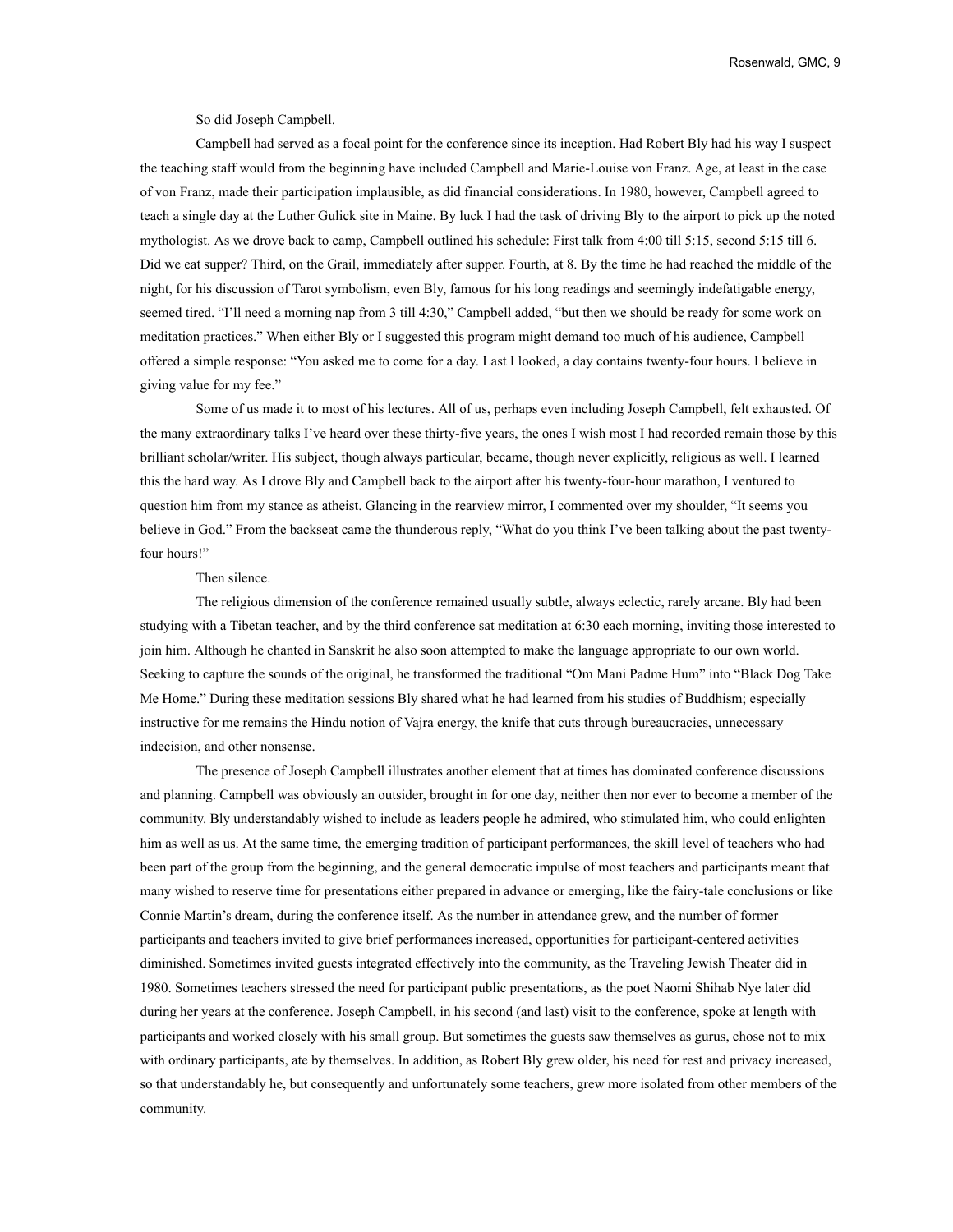Meanwhile the conference survived, despite casual and occasionally chaotic organizational principles. For 1981 Fran Quinn located a camp in Tennessee, still our only southern site. Quinn, however, could not attend. The by now traditional skinnydips in the adjacent lake became more challenging when shared with water moccasins. Other inconveniences led Rita Shumaker to call this session, in response to Quinn's absence, Frannie's revenge.

As the conference approached its tenth birthday, we needed to change if we were to survive. Finances remained questionable. Although the conference could theoretically remain the same each year, we needed to focus more explicitly on different topics if we wished to draw new participants and attract old-timers to return. The danger of death by paralysis seemed real. Partially in response to this danger, and to Bly's shifting interests, posters for the eighth and ninth gatherings advertised not the Annual Conference on the Great Mother and the New Father, but instead, "A Conference on Form." The first of these, in 1982, took the group to California for the first time.

Responding to the interests and needs of teachers and participants has always demanded an immense workload for those involved in creating, running, and then closing a ten-day conference. For starters, negotiating with Robert Bly is always challenging, always interesting, and always exhausting. He has strong opinions (often, as he used to say proudly during his three-hour readings, 84% wrong), and respects co-workers most if they stand up and face directly his hurricane of words and ideas. At the same time he remains unfailingly gracious and generous to those who work with and for him. The influence he exerts on many of us complicates this relationship further. If we learn from him and from the conference more generally, then to put these ideas into practice demands its own time, so much time that we can no longer easily return to the conference itself. For Ann Arbor and me, for example, after serving as official organizers for the seventh conference, we had to bail out. With the eighth conference fees already paid and airplane tickets in hand for California, we stood in the Boston airport, looked at each other, and went home. Enough was enough. For the next ten years our involvement was minimal, attending a session occasionally, but having no official role. Instead, following what would become in *Iron John* Bly's insistence on "ashes work," we began to rebuild an old farm in Maine near where Ann grew up. Other organizers, not surprisingly, have experienced similar burnout. High-maintenance artist/performers sometimes fail to notice who plays the role of Cinderella on their stage.

At times Robert Bly, who often does notice, has also wanted a break. He maintains a deep commitment to writing, translating, editing, public readings; his wife, two daughters, two sons, houses and small cabins; his community; his circle of private friends. These, plus his deep distrust of academic institutions and insistence on innovation/discovery, might have made him at times willing to let go of the Great Mother Conference or GMC as we often label it. Taking a stance that relates to his refusal to accept public money for his magazine during the Vietnam War, he has insisted since the beginning that we not accept government or foundation funds. As he said once in an interview reprinted in his book, *Talking All Morning*, accepting such support would introduce "too much of a father influence"; this desire for independence has further compounded his relationship to conference finances, for in the early years, at least, his own resources constituted the emergency fund. At the same time the conference has served as extended family for him as well as for others. And to a certain extent Bly integrated his own family into the GMC. His two sons Noah and Micah attended regularly during the 1970s and 80s, with Noah's entrepreneurial instincts—selling candy bars brought from town to sugar-starved young adults at elevated prices—at least superficially in conflict with the quasi-official minimalist eco-friendly conference vision. And, starting in 1980, Ruth Bly, Robert's second wife, also has played a role, often a significant one, serving at times as teacher, ritual leader, and sage.

Following the second session on form, held at Widjiwagen in 1983, the conference returned to Maine in 1984, and returned as well to a theme that paralleled the tensions some felt concerning the organizational principles and practices that had emerged. This tenth gathering identified itself as a conference on form *and* spontaneity. Continuing the ritual of moving around the country, we went back to California in 1985. Following this  $11<sup>th</sup>$  conference, Bly decided he would not participate the next year as primary teacher and so the  $12<sup>th</sup>$  conference took place in 1986 over seven days, not the traditional ten, and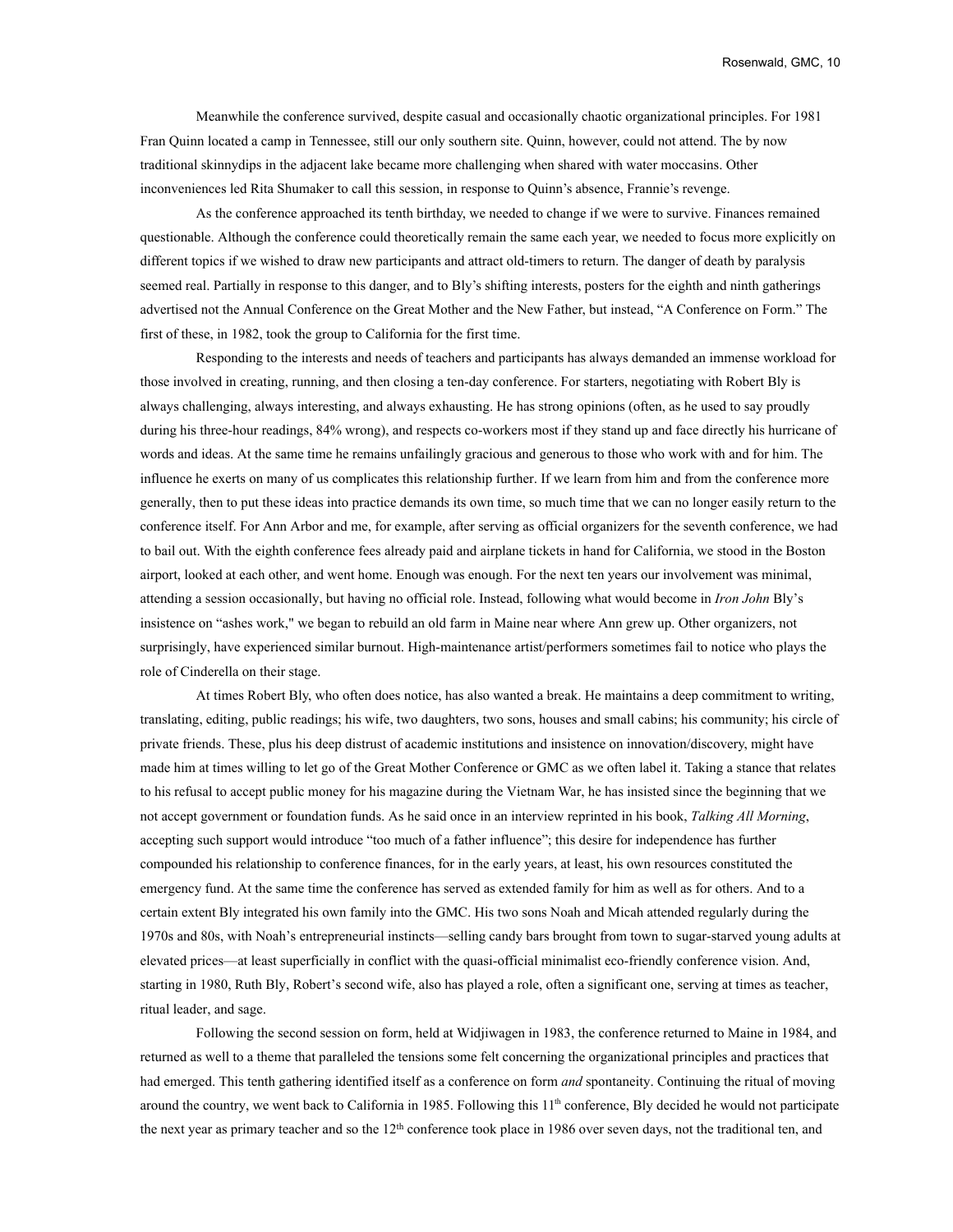centered "itself around creativity. That is, actually writing poems, painting pictures, composing dance pieces and making and performing music."

Whether or not in response to this new vision, one less dependent than in previous sessions on the presence of Bly as leader, the two years following the  $12<sup>th</sup>$  gathering presented a transition time that threatened to end the conference. In 1987 Bly decided he did not wish to participate at all, so a cluster of conference regulars took two steps that in the long run not only permitted a truncated gathering that summer but also insured the future of the conference. With Bly's blessing or at least acquiescence, Jeanne D'Amico and Andrew Dick organized the 13<sup>th</sup> conference as one carrying on the tradition of participant leadership and teaching. A group of about twenty met at a site D'Amico found in Illinois, continuing some of the usual rituals but in addition beginning the process of systematizing procedures so that burnout of individuals would not mean collapse of the conference itself. During what they called this "Ersatz Great Mother Conference" they discussed guidelines on how to run the conference, and developed an organizational structure with relatively clear-cut duties and responsibilities for crafting, staffing, advertising, housing, administering, and concluding each year's session. They agreed, however, that more people needed to become involved. Following some delicate negotiations, Carol Keller joined D'Amico and Dick as official administrators, now called convenors, for the highly successful  $14<sup>th</sup>$  conference, held the next year. During the conference, after considerable discussion and debate, the group as a whole ratified the procedures developed during the previous year. At the end of this session, D'Amico, Dick, and Keller abruptly resigned, exhausted on one hand, but on the other believing that rotating responsibility for the conference remained essential for retaining its energy. The gathering created the name "greyhairs" for retiring convenors, and soon thereafter announced the selection of three new convenors for the 1989 conference. The three greyhairs continued organizational discussions during the summer of 1988; Victoria Fraser interviewed each and summarized their deliberations; Andrew Dick finally combined these summaries into a written text, *The GreenBook*. In order to permit open and continuing discussion of the delicate dance of running a complex organization, the book remains private. Though various modifications have occurred and despite debate concerning its use and influence, this document remains the primary written source for all conference procedures.

From the perspective of an academician, the structure created by the conference for itself bears considerable similarity to that of a small college. Greyhairs resemble the board of trustees, with overall responsibility/liability but few day-to-day tasks. Convenors function as the administration, the three of them doing everything from hiring cooks to negotiating the daily event schedule. This structure on the surface freed Bly from most administrative responsibility, though his charisma and contacts meant that the greyhairs and convenors had to work closely with him on the annual theme, teachers, and tone. In addition, in order to stabilize the conference in its financial dealings, D'Amico, Dick, Keller, and the others registered the organization as a non-profit corporation, Tor Gul, Inc., thereby insulating the conference as an idea from the fiscal vagaries of any individual annual meeting. In the collective desire to maintain a structure that had offered so much to so many of us, those who worked on this systematizing may seem to have transformed or even compromised the initial free-flowing spirit of the conference, imposed "form" on "spontaneity." One might at first see the transformation of Andy Dick, the piston-ring seeking Sufi-dancer, into Andrew Dick, the corporation attorney and organization man, as emblematic of this shift, but Andy Dick already possessed substantial organizational impulses (his work helping to create the Travelling Troupe demonstrated those skills) and Andrew Dick retains some of the funky confrontationalism of the Sufidancer who at one conference literally popped all the buttons off his shirt to express his joy.

*The GreenBook*, much of which Andrew Dick wrote, took a clear stance on such issues: "The Conference has been run differently over the years: from reeling like a sailor on leave, to a very tightly run ship…. Organization and spontaneity should be present at every Conference—it's a delicate balance. Certain things should be well organized…. But, we shouldn't organize the **Juice** out of the Conference."

Following these structural changes the conference has continued in a fairly regular fashion. At this point perhaps it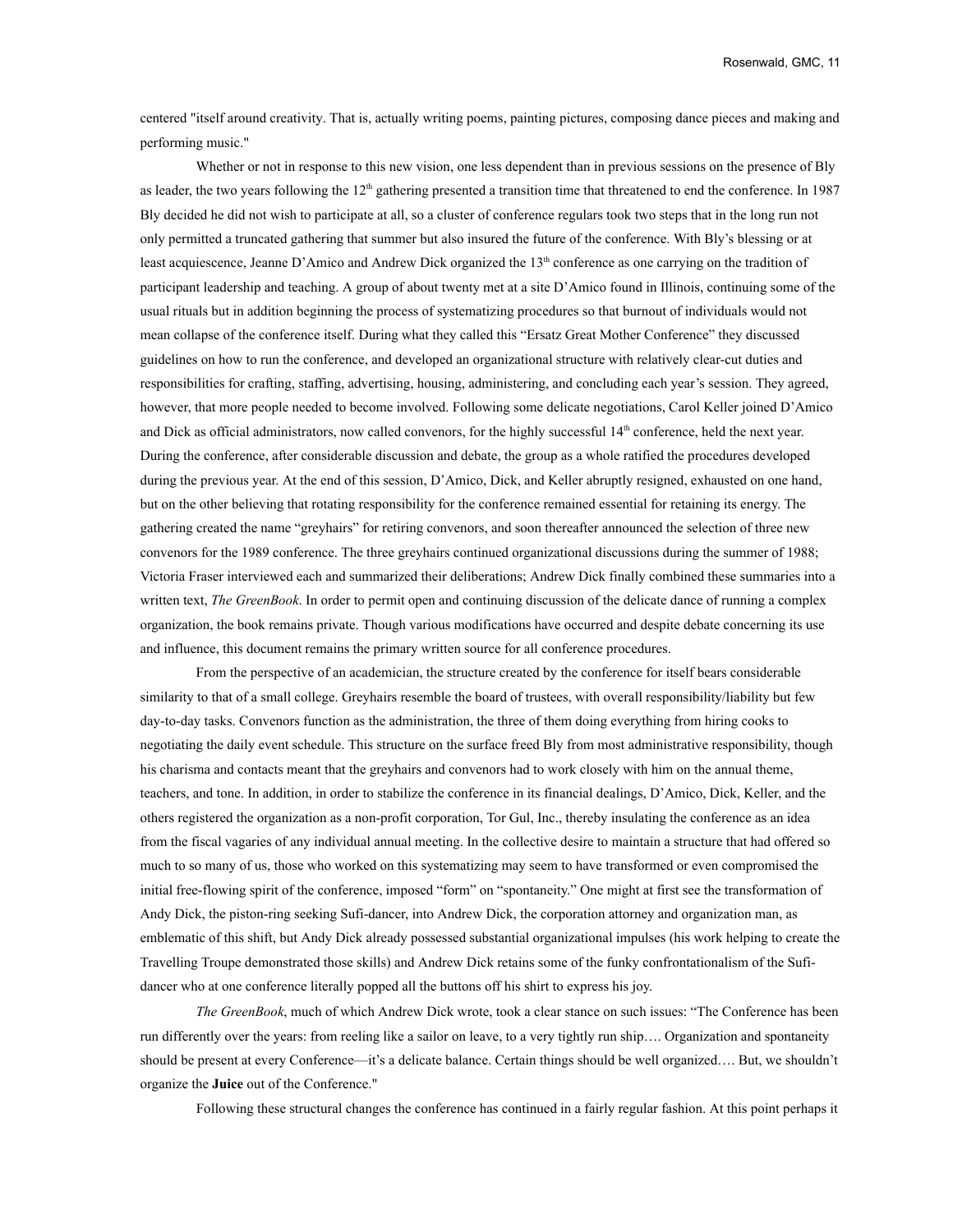would help to summarize some trends rather than focus on particular conferences. First, true to our initial instinct we retained some movement around the country: conferences in California again, Wisconsin, Washington State again, Montana. Yet the difficulty of locating appropriate sites—campgrounds with physical facilities for one-hundred-fifty people, tolerant of alcohol, occasional nudity, strong language, alternative political expression—remains substantial, "one of the biggest hassles in organizing the Conference," as *The GreenBook* points out. At the same time certain camps seem to welcome and even thrive on the alternative vision that the Annual Conference on the Great Mother and the New Father provides. These include Camp Kieve and its owners Dick and Nancy Kennedy; the combination of their hospitality and superb facilities has contributed to the decision to hold six of the most recent eight conferences at their site.

Second, a cluster of continuing participants, many of whom have regularly held positions as greyhairs and/or convenors, has aged. A few couples, faithful participants since the early years, have had a strong positive and yet (in the best sense of the word) conservative impact on the continuation of the group. Frank and Peggy Steele, Michael and Millie Quam, Harold and Myra Shapiro, Robert Smyth and Anna Warrock, Karen Edwards and Martin Lowenthal, Janice and Steve Applegate stand out among these partly because both members of the couple have played so important a role. Robert and Ruth Bly obviously also fall into this category. But others, in some cases with more frequent participation by one half of the couple, have also served much the same function: Lola Wilcox and Chuck, Gioia Timpanelli and Ken, Tom Verner and Janet Fredericks. And the continuing involvement of some teachers, especially Rita Shumaker and Anne Igoe, even after they have ceased to teach regularly, has also proved beneficial.

The aging of this core group has probably influenced the conference in both obvious and subtle ways. Some of the frenetic sexual energy that Tomas O'Leary identified as characteristic of early gatherings seems to have diminished (though my aging perspective may mislead me on this point, and one of my correspondents assures me that the conference *eros* remains healthy!). The desire for creature comforts such as flush toilets, hot showers, beds not cots, professional food service has played a larger role in recent years. Even a sense of the history of the conference has at times enabled these grey- (and now white-) hairs to identify potential trouble spots and avert disasters. Our sleeping bags, cameras, and cars are no longer so cheap as at the first conference. Robert Bly's comment about ponytails and motorcycles quoted earlier went on to claim: "How swiftly television broke up the real family. How dangerous it is to live without a family larger than that in your own house…. faithfulness has come to be the sort of virtue I once imagined free thought to be."

The stabilizing of the conference structure has surely had an impact on what we do and how we do it. In recent years the pattern of a conference or of a conference day has become predictable: breakfast; one, two, or three morning sessions led by Bly and by invited guest teachers; lunch; small group meetings; workshops in drawing, pottery, poetry writing, drumming, dance; some quiet time; gathering for dinner, often with a shared blessing led by a member of the community; dinner itself; evening performances by guest artists or by the satirical Players; more music and dance. Although unlike Joseph Campbell we don't officially go straight through the night, we have always held once a year a very early morning session of small poems spoken by heart and accompanied by David Whetstone and Marcus Wise, with all invited to contribute but special pleasure perhaps created by Robert Bly and Coleman Barks. In recent years we've celebrated the end of the conference with a banquet involving elaborate decoration and numerous toasts and roasts.

Despite an increasing sense of continuity, history, and structure, powerful individual forces have often either interrupted the pattern or at least modified it. In the mid-1990s the native Canadians Shirley Cull and Mel Chartrand changed the tone of our gatherings with their meticulous attention to meditation, stress-relief, and natural history. Rachael Resch, Toni Zuper, and others tried to mitigate what they perceived as an exaggerated focus on the brain by holding yoga sessions early each morning. Ruth Bly initiated a workshop that enabled participants to trace their dreams through a single night. Her interest in ritual and even more acutely the presence of Martín Prechtel centered attention on ritual process, and in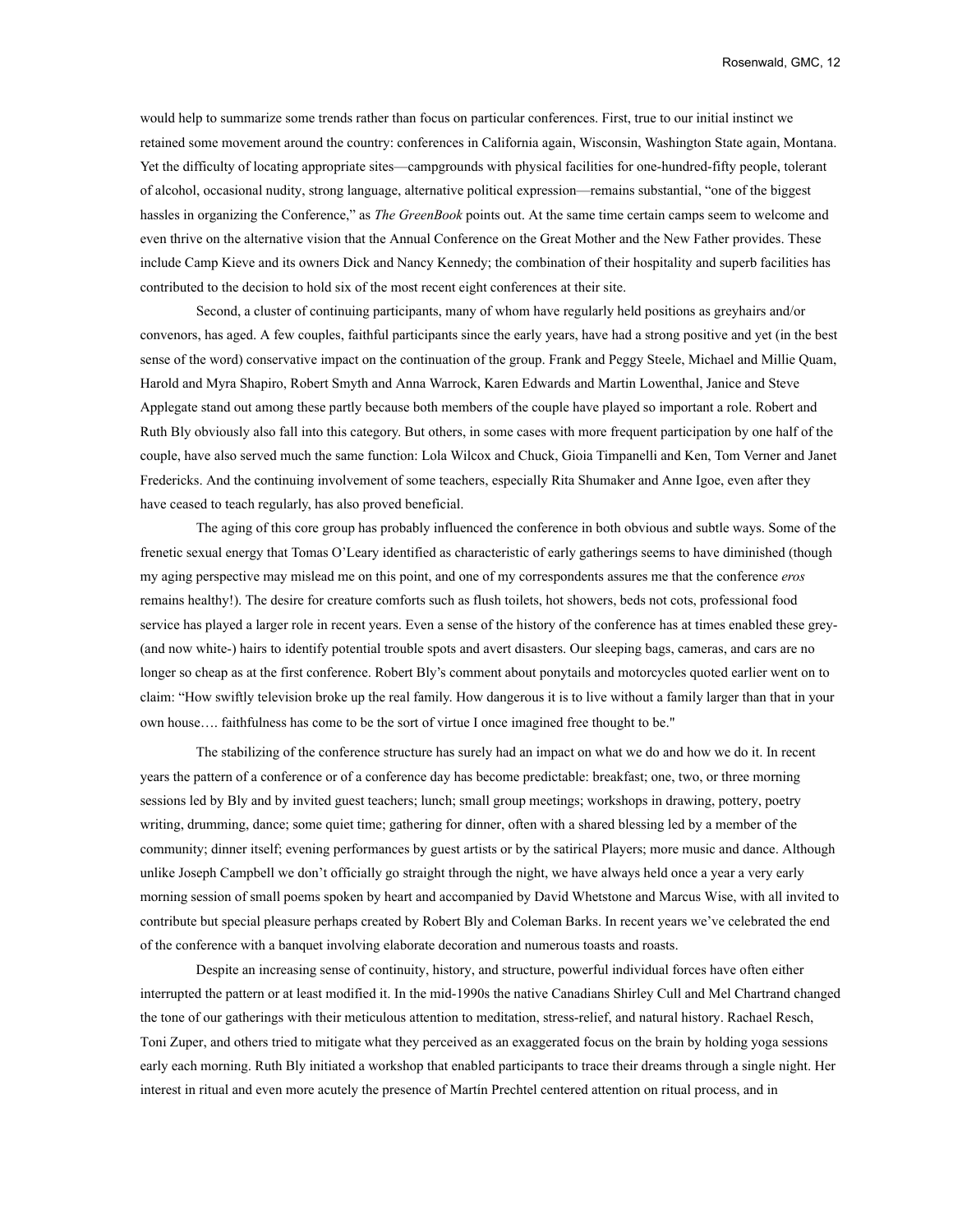Prechtel's case the power of initiation rites of the Guatemalan and Mayan cultures that adopted him. In recent years perhaps the two strongest new influences have come from Caroline Casey and Doug von Koss. Casey, with her irreverent wit, trenchant political commentary, and serious study of astrology has become a mainstay at morning sessions. Even earlier arrives the joy of working with von Koss. At 6:30 each morning he creates what he calls a "failure-free zone" for the celebration of Buddhist, Hindu, Jewish, Christian, African-American, and secular poems and songs, sometimes in eight-part harmony. By the conclusion of the conference more than half of the participants often choose to join him.

Over the past thirty-five years, though new faces and ideas continue to stimulate and inspire the group, the Great Mother Conference has managed to create a sense of continuity that appeals to both old-timers and newcomers, those we call newbies. Continuity of staff, participants, location, schedule, structure, size, and even finances enables the organization to survive without abandoning the wildness that helped create it. Yes, money remains tight, but the conference has found ways to support itself and to succeed. We operate a book store; record and sell discs containing most sessions; run near the end of each conference a silent auction with craftwork, first editions, memorabilia—treasures to take home but with a cut to reduce conference expenses. After years of paying rather minimal attention to the numerous visual artists in residence, the conference accepted Rita Shumaker's suggestion that we open a gallery during the latter part of the week, with work for sale and again a portion for the conference itself. Though full cost for the seven days currently stands at \$850, we have tried to keep fees reasonably low, and have managed through the generosity of many participants to provide a limited number of scholarships and work-study positions so that those with fewer financial reserves, whether young or old, can afford to attend.

Even with continuation and perhaps what some would see as success, numerous issues remain, including several that have played a role at the GMC since the beginning. The question of gender remains significant. It is important to note that Robert Bly's initial impulse towards both the conference and the materials we have studied over the years came from his concern about gender issues. The success of *Iron John* and the popular recognition/fame/notoriety that book brought him have led some to assume that Bly's primary interest has been in masculinity. As one of the founders and eventually the senior member of the Beloit College Women's Studies program, I enjoy passing an unattributed copy of Bly's essay "I Came Out of the Mother Naked" (from *Sleepers Joining Hands*, 1973) to my young feminist colleagues and asking what they think of it. Since they are usually impressed with the argument, imagery, and examples, I relish their surprise when I reveal the authorship. With his omnivorous hunger Bly remains simply and profoundly committed to exploring how gender works and how men and women act and interact. During the height of the *Iron John* years, yes, we met at times as separate groups, men together and women together. Most of the time, however, we have held only integrated sessions. That said, the concerns voiced early by Mary Fell, Shepherd Bliss, and Bly himself remain an issue. At the 2008 conference one newcomer expressed outrage at the absence of Great Mother material on the program. Independently she attempted to introduce what she considered a goddess-centered blessing into the dinner circle, created a goddess-reading at the opening of the art gallery, and generally tried to further what she saw as appropriate mother goddess elements wherever she could. In doing so, however, she confronted in what many considered an inappropriate way the force of tradition and continuity, rituals that have developed over thirty years and will not change easily.

A second issue that remains delicate involves a continuing struggle between emphasis on a participatory conference and what seems essentially a star system. Many conference participants bring tremendous talent and teaching skills to each year's meeting. In the early years they often expressed those talents through involvement in, for example, the fairy tale skits, whether as writers, dancers, singers, drummers, or artists. As the conference has moved towards a larger number of invited guests who stay only a day or two and have as their primary involvement an evening performance, and as these guests are increasingly isolated from ordinary participants by separate housing and private meals, the gap between the stars and the plebes has grown. As early as the sixth conference in 1980 a participant named David Robinson articulated at great length in a letter to Connie Martin this sense of the danger of abandoning the collaborative elements of early conferences.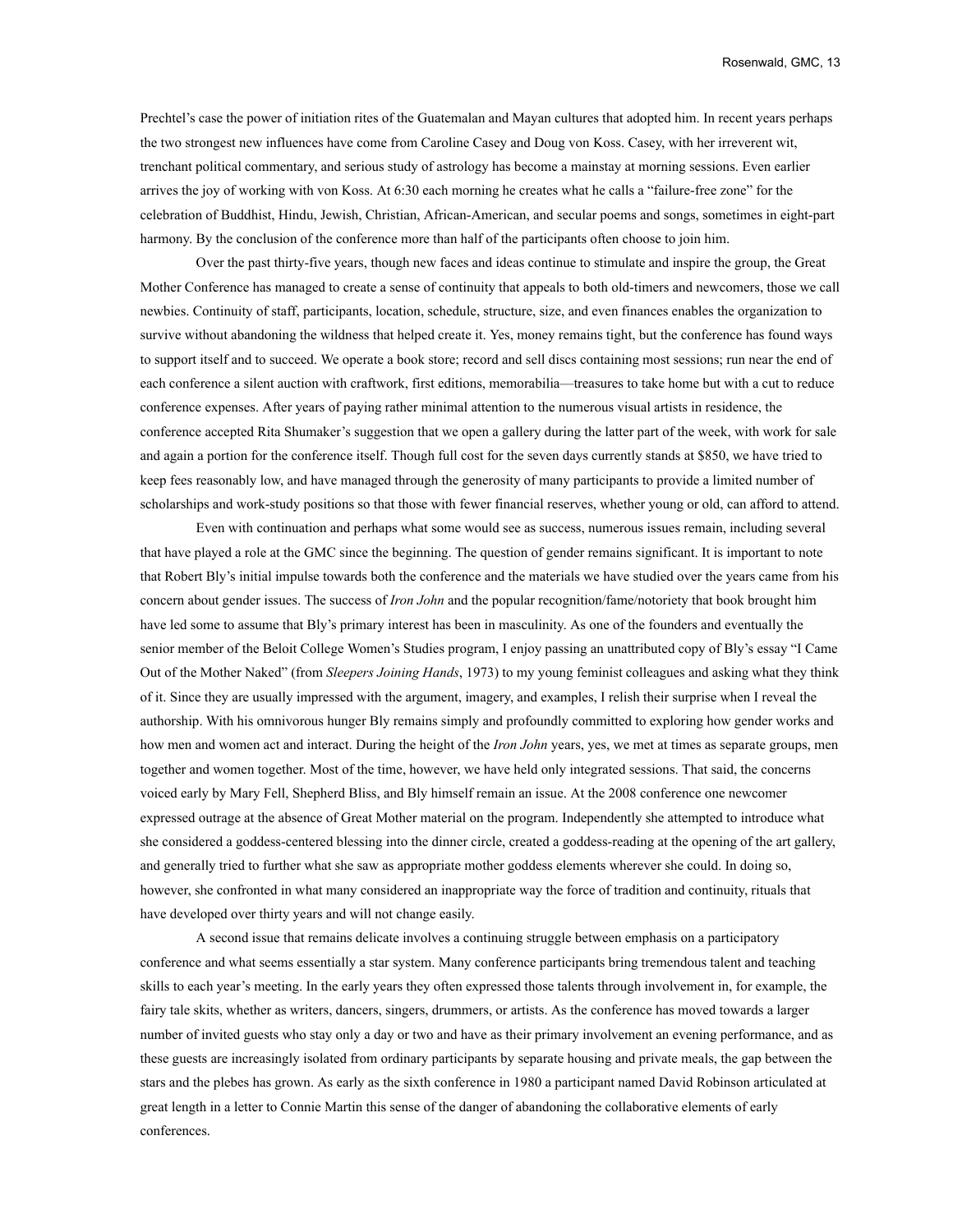One of the things that I really like about the conference is…the value that it places on people being open with each other…. But, it seems as though we are not to apply a similar kind of openness to the organization of the conference itself. [There is a choice between] two extremes. If the choice is minimal feedback, I think these are the implications. The structure is fairly tight. There are "teachers" and there are "students"…. Students come to take courses...BUT they are NOT encouraged or even permitted to assume responsibility for what is going on around them…. If the choice is significant feedback, then things become in some ways more difficult. The people who come to the conference can see themselves as being part of a community…. [and] will arrive at its purpose collaboratively.

Some notable exceptions complicate the situation. In the 1980s Michael Meade taught drumming but also initiated participant-based drumming circles that remain an integral component of most conference sessions. In the early-1990s when William Stafford regularly attended the conference he, like others, slept in an ordinary cabin and joined, with great delight, in the collective fun by being part of a performance group, including, just weeks before he died, playing the role, in a dark hooded raincoat, of Hades snatching Persephone down into the underworld. Coleman Barks, though a long time participant, has in recent years joined us only for a day or so near the end of the conference to do a reading or to perform with Robert Bly, but by virtue of his limited presence, he appears to contribute to the star culture. Greyhairs and convenors have attempted to find ways around this divide, encouraging a poetry salon at which anyone who wishes to read a poem may do so and scheduling "blank time" for those who desire to attempt more elaborate projects, but these are essentially band-aids on a larger conceptual disagreement on what the conference represents. The question remains significant, partly for theoretical reasons, partly because as Robert Bly gets older and less willing/able to determine the larger program, any hope of continuation for the conference will depend upon its becoming again participant-based, as it was that one year, the  $13<sup>th</sup>$ , that Bly chose not to attend.

In recent years decisions about major teachers have exacerbated the issue of participants/invited guests. From 2005 to 2007 the major teachers included older white men whose explorations interested and influenced Robert Bly. What Bly sees and uses as metaphor, however, they have at times presented as science. The most notable example of this problem occurred in 2005 with Joseph Chilton Pearce, whose *Biology of Transcendence: A Blueprint of the Human Spirit* served that year as a primary conference text. Pearce asserted in his lectures that the heart has a function fundamentally similar to that of areas of the brain. For those of us who have substantial background in science, however, his research failed to meet any reasonable standard. A number of participants had to take Bly to task for focusing significant time and attention on such material. This situation has numerous facets: the question of Bly's leadership within the conference, his aging, our need for his prestige and brilliance to attract truly significant guest teachers, the limitations of other participants including greyhairs, whitehairs, and convenors, financial constraints, and general conference bias.

Conference bias works two ways. The inception of the Great Mother Conference as Jung-centered, Bly's notoriety as supposed leader of the supposed "men's movement," individual preferences, all contribute to the willingness of potential teachers and participants to join us for a session. At the same time, a general reluctance to deal with science and Bly's general opposition to academia have also limited the range of the conference. Although, for example, we have had numerous medical doctors as participants, I cannot recall a single time that actual medical material has become a focal point. During the third conference Charlie Smith ran a workshop on scientific developments, especially the implications for "masculine" thought of anti-Aristotelian aspects of twentieth-century physics. The Berkeley geologist Fred Berry has perhaps made the most significant scientific contribution to the GMC. Berry regularly participated in early years; when he returned briefly in the late 90s he gave one of the most stunning talks ever given at the conference, a high-speed, highly humorous, challenging description of the Irish origin of the Maine soil on which we stood. Such attention to science, however, remains rare.

A third concern includes religion. Bly's antagonism towards academia at times has a parallel in his relationship towards organized religion. At the same time, as he commented in the interview mentioned earlier, much of his vision connects directly to elements of the Lutheran culture of his childhood environment: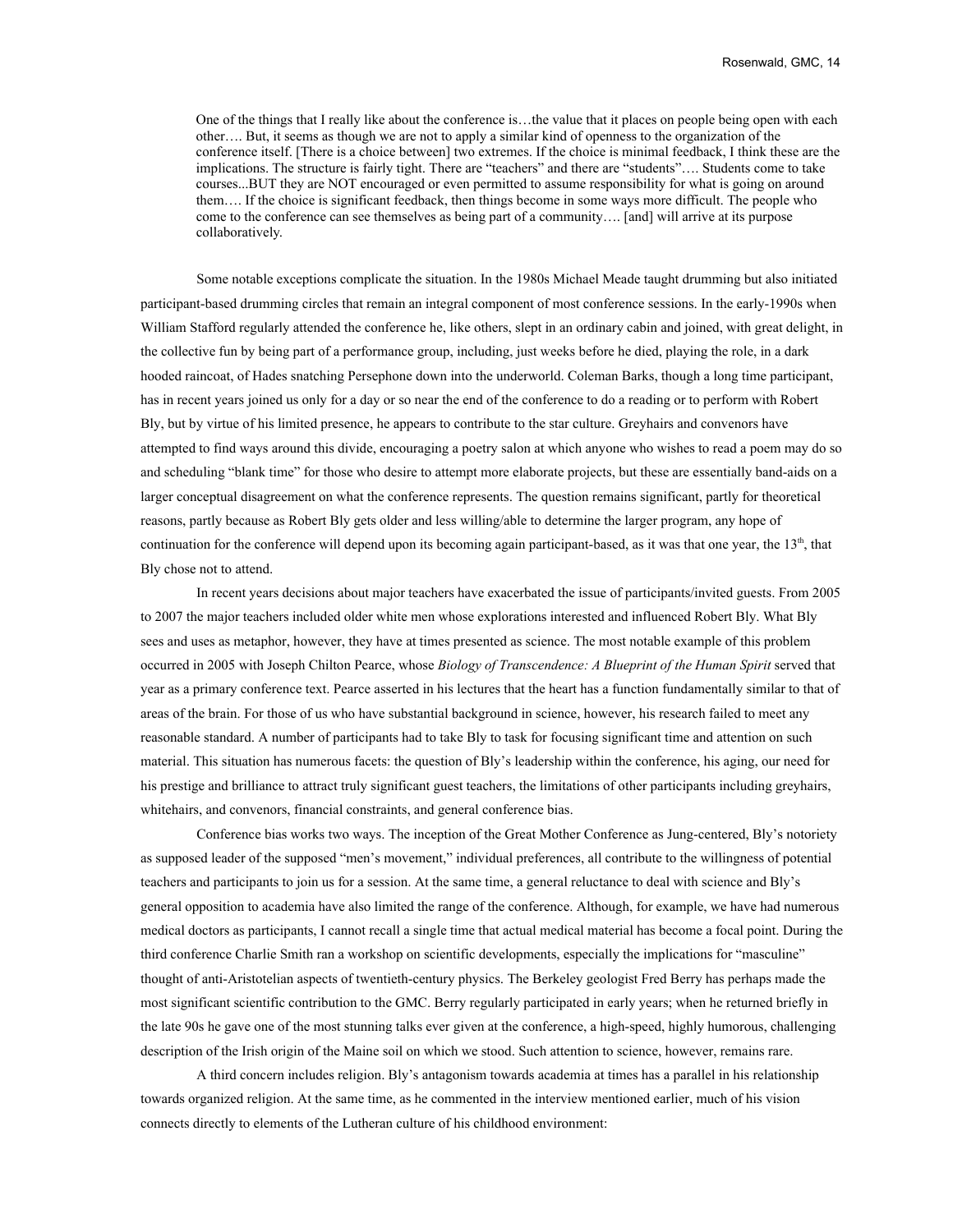"I was brought up in the patriarchy of the Middle West. I was a Lutheran besides; and then I went to college." I remember a small group of participants who, following the first conference in 1975, joined Bly at an autumn event at Augustana College. The evening reading was classic Bly: masks, music, poetry, political commentary. In those years no one else *performed* poetry in that way. The next morning, however, Bly led a class at the Lutheran hour of eight o'clock. As he entered the room in his long black woolen coat and talked to the students about the discipline of writing poems, the need for commitment, the power of language, the importance of political stances, one could see him posting on a door in Wittenberg his manifesto, like those delivered early in his career to the editor of the *New York Times Book Review* or the chairman of the National Endowment for the Arts. In the "evaluative report," written in 1976, Tomas O'Leary had already pointed out "the enigmatic priesthood of our main man in the Mother, Robert Bly." And yet O'Leary goes on to praise Bly as leader, to cite an appreciative comment concerning the "impersonal energy of Robert Bly." Bly's commitment to diversity, to exploration of religious and spiritual principles from traditional Christianity to Daoism to Buddhism reflects the intensity and intelligence of his search.

Changes within the conference in recent years illuminate this issue. I've mentioned the positive influence Doug von Koss has had on our gatherings. When he needed to miss a conference following his wife's death, the Frantzich brothers replaced him as musicians in residence. Their high energy and sweet harmonies contributed greatly, but their reliance on Christian hymns counteracted much of the spiritual diversity fostered by von Koss's repertoire. To give them credit, the Frantzichs have tried to learn from von Koss, but while the scope of their vision speaks deeply to some participants it just as deeply offends others.

A fourth area of concern involves the relation between attendance and work within the conference structure. This connects to the shift from a participant-centered organization. In the early years we collectively did most of the clean-up, organized the food supply, attempted to offer a workday. Perhaps for some paying participants, this system seemed like an interruption of a holiday. For the convenors it certainly meant additional supervisory responsibility and occasionally real grief. Bly, however, initially wanted the conference to include physical labor, some "ashes work." Abandonment of this principle offends those who regret the division between physical and mental labor, who insist that ecological responsibility depends upon personal involvement in the heating, eating, cleaning aspects of daily life. The move to create and then increase work-study positions and the offering of scholarships, though laudable attempts to increase participation by those with less disposable income than others, has in a sense also contributed to this class divide.

Mentioning such work-study opportunities returns the discussion to finances, always a concern for the Great Mother Conference. A conflict, for example, sometimes emerges between opening the conference to more participants (especially those who pay full fare) and keeping it small enough to insure a feeling of community. So do struggles between Bly's spontaneous invitations to artists he meets and the attempts by greyhairs and convenors to balance the budget, even though *The GreenBook* makes it clear that unauthorized extemporaneous offers come out of Bly's own pocket.

The issue of finances raises the even more substantial question of ownership. As the group working on *The GreenBook* debated this topic in the mid-1980s they asserted emphatically that the Annual Conference on the Great Mother and the New Father does not belong to those who organize and run it. Nor, they claimed, does it belong to Robert Bly, though they recognized that without Bly the conference would never have existed and would be challenged to survive. Nor, they finally understood, does it belong to the participants. Instead, it is "its own beast" cooked of various ingredients "till done to taste." What must be said, and it remains high praise, is that thirty-five years later, the conference survives.

Not only survives. Thrives. After this many years, can we identify particular contributions by the Annual Conference on the Great Mother and the New Father to our culture as a whole and to us as individual participants? Like all opinions in this essay, the following evaluation remains mine alone, although I have consulted with others and have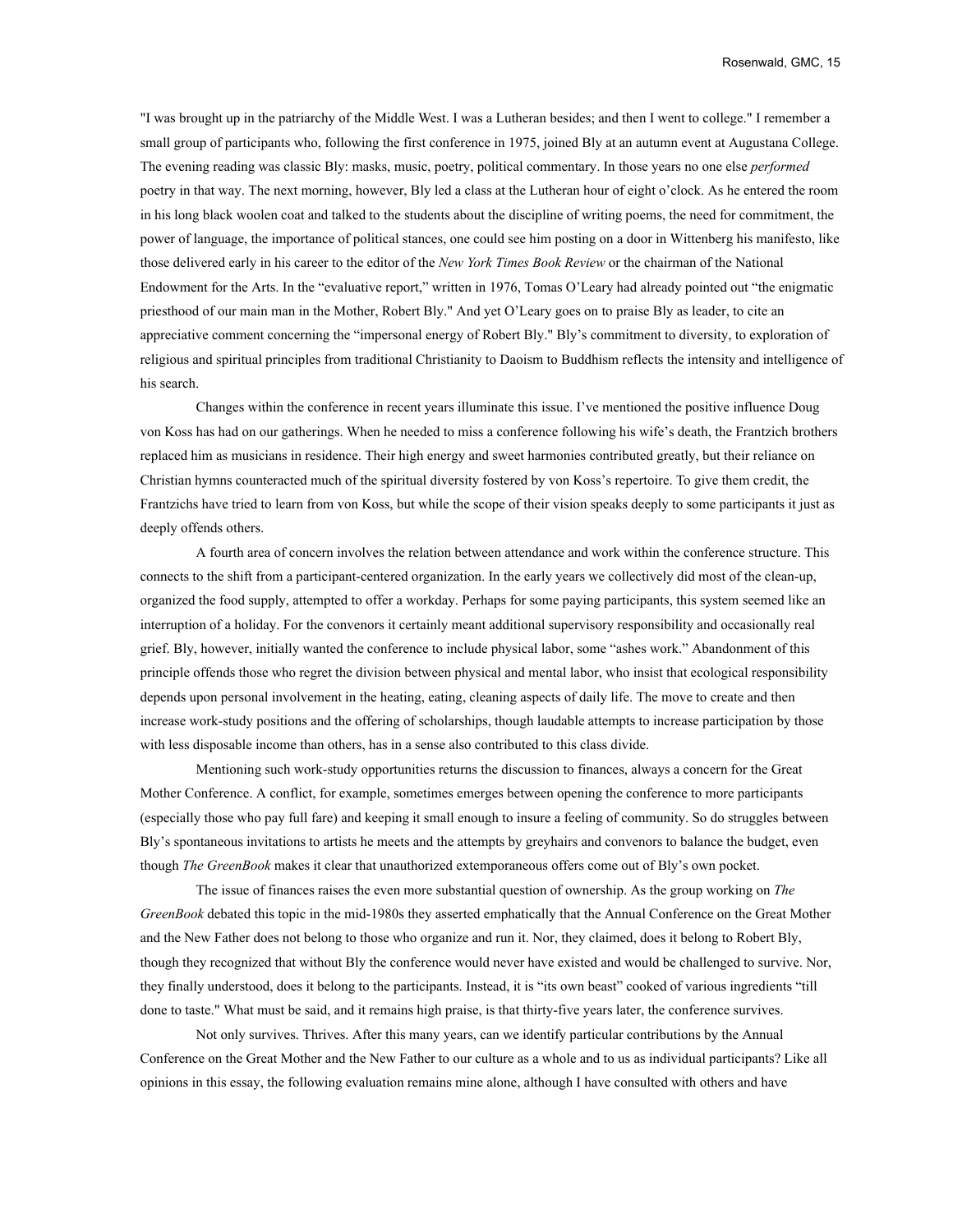appreciated their input. Let me suggest some accomplishments:

First, we exist as a community. To be sure it's a physical community only for a few days each year, but through phone calls, email messages, our newsletter the *Crow*, its on-line version the ecrow, letters, songs, poems sent, visits made, it has become a community. And, at least in its physical form, it is more than a community; it's a village. For a week or more we mostly abandon our reliance on automobiles, television, and (until the arrival of ubiquitous cellphones and wifi) on electronic communication as well. Special pleasures inhere in walking the path between my cabin and yours, between the meeting hall and the dining room, between the lake and the library. I live in a small Maine town where I walk to the post office almost every day, but for some the reliance on our feet, the physical proximity of other people, harkens back to a time of more intense personal contact, what the Nobel-Laureate economist Douglas North might disparagingly call our "natural state." That touch of communal life becomes metaphor for a larger sense of community towards which many of us strive on a local, national, and international level.

For its days together this community is based not upon money but upon the flow of ideas and, even more, of art. Painting, dance, and poetry form the currency of this gathering: Henry Braun reciting a Goethe lyric from the Kieve loft during an early morning session; Anna Warrock or Myra Shapiro reading poems to a eager cluster of listeners; David Whetstone and Marcus Wise (and recently, his daughter Marina) moving us with their music; Ivana Spalatin, Rita Shumaker, Susan Aaron-Taylor sharing their visual artifacts; Coleman Barks, Li-young Lee, Naomi Shihab Nye, Galway Kinnell, Jane Hirshfield, and Robert Bly himself touching us with their poems. The community thrives on young blood as well as old. In recent years a cluster of gifted poets and visual artists has brought much to our gatherings: Norm Minnick, Katie Rauk, Marie Ursuy, Erin and Anna Molitor, Tim Fitzmaurice. And hundreds of other participants, young and old, too many to mention here.

From the beginning our experiment has been multidisciplinary. This art-centered community thrives on diversity, on a combining of the arts in ways that have encouraged growth of ourselves as individuals as well as artists. When the conference began, Robert Bly was already doing more in most readings than any other poet I had had the privilege to see. In movement sessions with Anne Igoe, however, Bly may have achieved a greater level of comfort in his stage presence, working like all the rest of us at squeezing our ani. Collaborating with Wise and Whetstone has taken him further as well, as have his explorations with other musicians who have graced the conference, from the Ethiopian brothers Seleshe and Kiflu Damessae, to the Iranian Reza DeRakshani, to John Densmore of the Doors, to the extraordinary outsider musical visionary Danny Deardorff.

We have long struggled about whether and how to share our collective personal conference experiences with an outside world. The celebration, in public and in print, of Robert Bly In This World, organized by the University of Minnesota Libraries in April 2009, and in particular the invitation to me to write and speak at length about the conference represents a rare opportunity to take the GMC on the road, as we did in a very different format with the Great Mother Travelling Troupe so many years ago.

We have kept our arts "unplugged." Within the conference almost all work has been live: an oral literature, whether recited poems, or traditional stories told to the community by Gioia Timpanelli, Marion Woodman, Bly, and many others. The radical conservatism of our commitment to living and breathing art forms remains a central component of the conference. Even the topics announced year by year share this deep reliance and indebtedness to tradition, but traditions often neglected by main-stream media or university academics: the first public treatment of the Inanna story by Diane Wolkstein; the Mayan Popol Vu as narrated in part by Martín Prechtel; all the many stories—Coyote, Celtic, Jewish—shared by stories told to the community by Martin Shaw, Gioia Timpanelli; the Grimm tales, including Iron John, brought to us by Bly; Indian cave paintings researched by Walter Spink; the flamenco tradition including Lorca's duende as danced and described by La Conja; Joseph Campbell's Tarot deck. The breadth of our exploration parallels and relates directly to the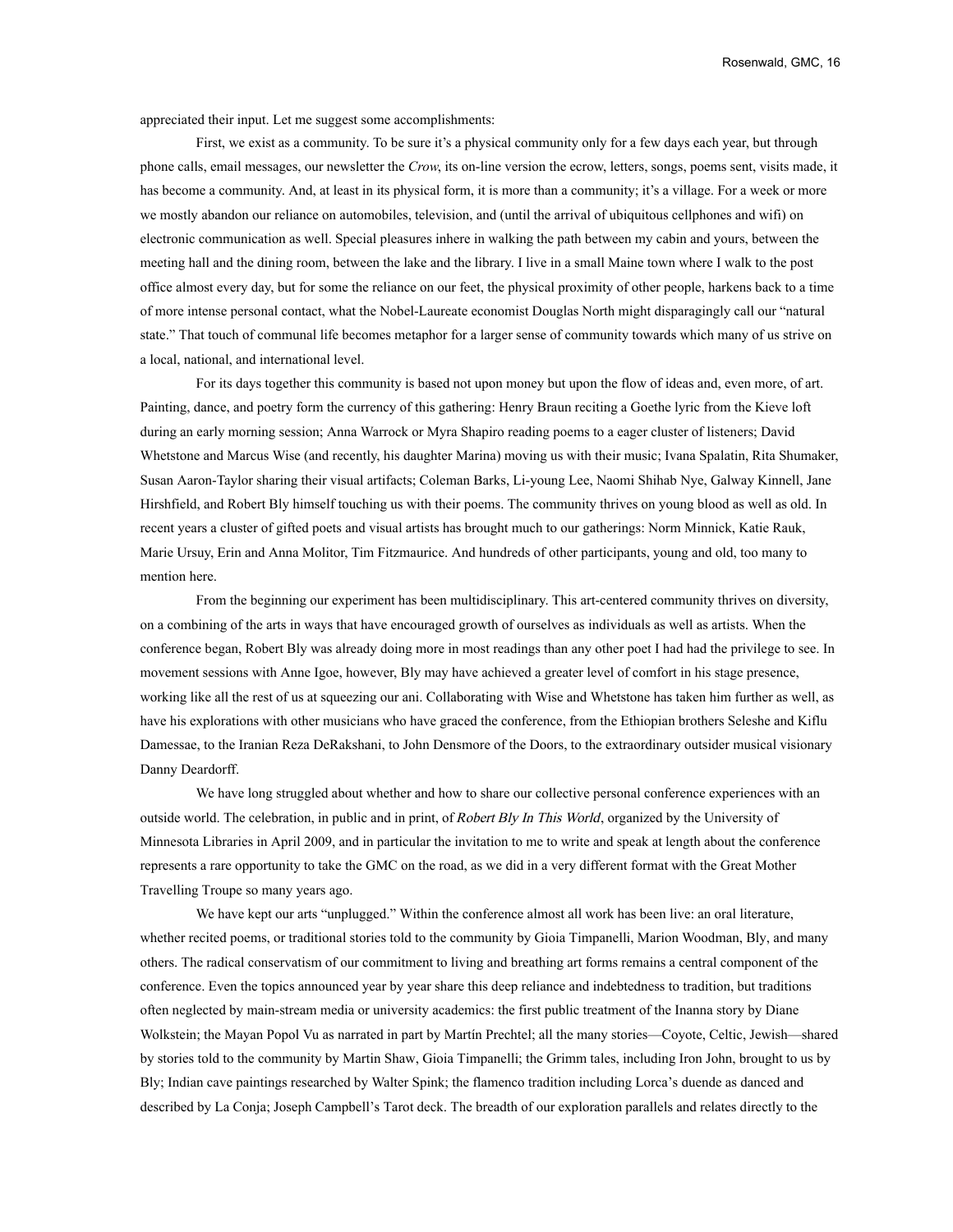breadth of Bly's poetic curiosity, his continual search for what lives and lasts among poets around the world, usually sensed by his antennae long before others have gained familiarity with these authors, whether contemporaries such as Harry Martinson, Vicente Aleixandre, or the old ones, Kabir, Mirabai, Hafez, and of course Rumi. Who has done more than Bly to expand the poetries available to our mostly monolingual citizens? As a conference we participants have drunk from the well of Robert Bly's curiosity and courage.

These artistic endeavors have often involved risk. Daring to dance when we feel we have no body. Daring to sing at 6:30 a.m. when we feel we have no voice. Daring, as Bly did, to bring the manuscript of his book *The Sibling Society* to the group as a whole and ask for comments. And getting them, not least from some of the younger participants, who told him directly that his comments about them and their predilections (their music, their clothes) remained ill-informed and insulting. At which point Bly made a date for the next day to sit down with the younger set at lunch and to listen.

Despite continuing conflict and concern about gender issues, the conference has boldly kept that topic on the table during most of its thirty-five years. Bly's interest in Jung and Neumann provoked an expansion, not a restriction, of discussion about male and female existence. If we have only rarely explored collectively Anne Fausto-Sterling's more complex concepts of sexuality itself, at least we have kept a conversation alive.

And that exploration has had its impact on us as individuals and as members of this community. Surely the creation of friendships forms one of the most powerful accomplishments of the conference, friendships within *and* across gender, age, race, class, national, and religious lines. To observe the mentoring role that Fran Quinn has played for generations of young poets, the links between many of the older couples mentioned above, the beauty of parent/child relationships, Jon Parsons and Melissa, Marcus Wise and Marina, Lou Camp and Lizzie, of all those who have brought children to the conference and seen them grow up among us, friends to us, but to their parents as well. I treasure the sisterhood Ann Arbor tells me exists among many conference women. I also cherish the brotherhood I feel with many of the men: with Frank Steele; with Robert Smyth for the hours working together to set up the bookstore or the sound system; with Tom Verner and Rick Johnson, for building a boat together as part of one of Martín Prechtel's rituals. As a group we have collectively provided support by and for each other, whether in success or in distress. When necessary we've created healing rituals for those who have lost lovers, children, friends, parents, themselves.

It is this healing that I turn to last. For it is this healing that provides the title for these comments and recollections: "Small Engine Repair". Those of us who work at institutions of higher education sometimes need to offer rationale for our attendance at an organization with such a strange name, devoted to such strange topics, and with such strange procedures. Such institutions have difficulty recognizing the advantage of the life Robert Bly urges in *Sleepers Joining Hands* at the end of "I Came Out of the Mother Naked," a life dedicated to "the parts that grow far from the centers of ambition." "Did you give a paper?" an administrator asks. "Were you a section leader? A panel discussant? Will they publish the proceedings?" In the early years of the conference, Ivana Spalatin, dear Ivana, that lover of love, now nearly blind and house bound, but then teaching at some of the most callously bureaucratic institutions of higher learning, could endure only so many such questions before she discovered an Ivana answer. When asked what kind of conference she had attended, what the topic had been, she learned to say, "Small engine repair. A conference on small engine repair." That, she said, always shut them up. And each time she would tell the story she would reach up with her right hand, tapping that small engine, the heart.